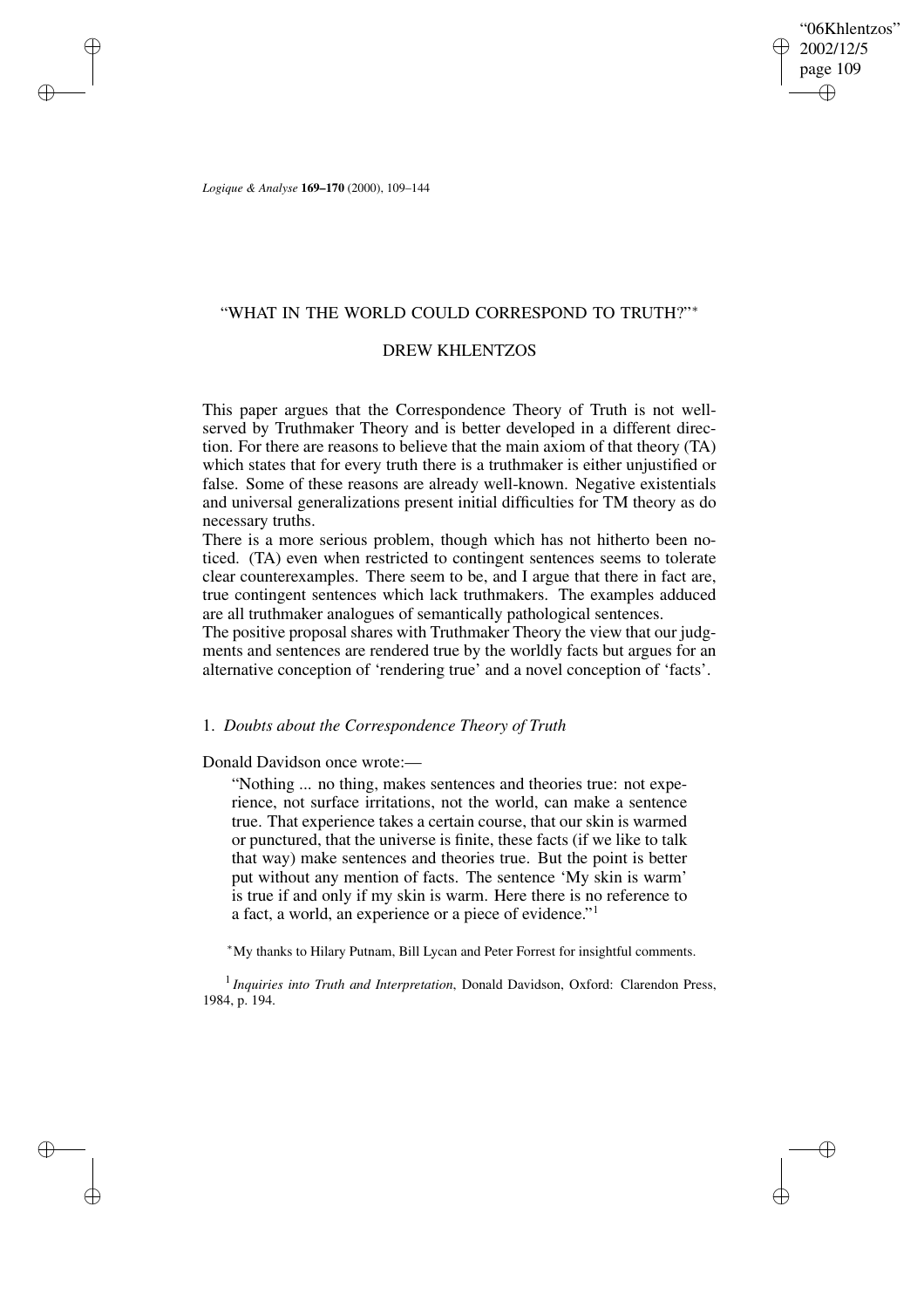## "06Khlentzos" 2002/12/5 page 110 ✐ ✐

✐

✐

## 110 DREW KHLENTZOS

Davidson is not the only one who finds the idea of 'truthmakers' suspect. It is a consistent theme of Pragmatism that our beliefs and statements do not stand in need of any justification beyond those practices in which they are formed. Richard Rorty gives expression to the Pragmatist view:

"The pragmatist tells us that it is useless to hope that objects will constrain us to believe the truth about them, if only they are approached with an unclouded mental eye, or a rigorous method, or a perspicuous language. He wants us to give up the notion that God, or evolution, or some other underwriter of our present worldpicture, has programmed us as machines for accurate verbal picturing, and that philosophy brings self-knowledge by letting us read our own programs." 2

Again, commenting on William James's idea that "The 'true' is that which is best, all things considered, to believe" Rorty writes:

"James's point was that there is nothing deeper to be said: truth is not the sort of thing which *has* an essence. More specifically, his point was that it is no use being told that truth is 'correspondence to reality'. ... Given a language and a view of what the world is like, one can, to be sure, pair off bits of the language with bits of what one takes the world to be in such a way that the sentences one believes true have internal structures isomorphic to relations between things in the world ... undeliberated reports like 'This is water', 'That's red', 'That's ugly', 'That's immoral' ... can easily be thought of as pictures ... Such reports do indeed pair little bits of language with little bits of the world ...

James's point was that carrying out this exercise will not enlighten us about why truths are good to believe, or offer any clues as to why or whether our present view of the world is, roughly, the one we should hold. Yet nobody would have asked for a 'theory' of truth if they had not wanted answers to these latter questions."<sup>3</sup>

These objections to the Correspondence Theory of Truth all allege various epistemological failings. The Correspondence Theory allegedly requires a 'confrontation' between our beliefs and reality, according to Davidson, which confrontation is absurd. A system of mappings between our beliefs and "little bits of the world" cannot explain why or whether our best theories are roughly true, how we could ever know they were, or why we should even

✐

✐

✐

<sup>2</sup> *Consequences of Pragmatism*, Richard Rorty, University of Minnesota Press, 1982, pp. 165–166.

<sup>3</sup> *Ibid.*, pp. 162–163.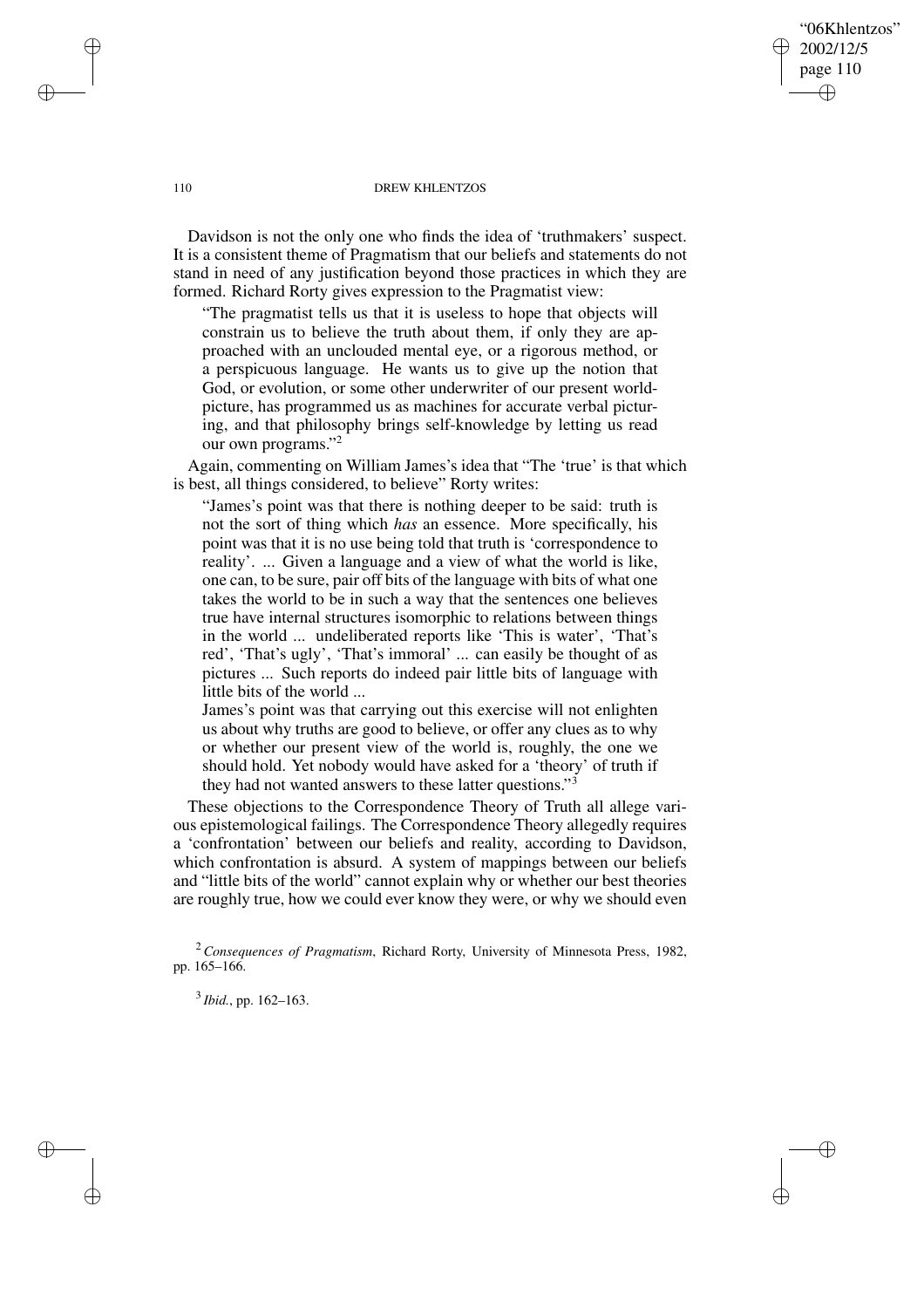#### "WHAT IN THE WORLD COULD CORRESPOND TO TRUTH?" 111

✐

✐

✐

✐

care whether they are in the first place, according to Rorty and the Pragmatists.

If any of these objections are right, the Correspondence Theory of Truth is in real trouble. But are they right? We surely cannot get outside our conceptual skins to compare our beliefs with reality but why do we need to? If the mappings between our beliefs and "little bits of the world" are theoretical posits why should we demand any more epistemically of these posits than of other theoretical entities with respect to theory confirmation etc.? We do not require extra-theoretical confrontation between the early stages of the Universe or fundamental particles and our beliefs about those things, so why demand it here? A mapping between our beliefs about electrons and electrons seems what we'd *minimally* need to explain why or whether our beliefs about electrons are roughly true, so why shouldn't this hold generally for all those beliefs we think of as true or roughly true?

Perhaps this line of thought is mistaken, however. Perhaps it is just an error to see facts as theoretical posits of a sort comparable to the theoretical posits of scientific theories? May be we are led to posit facts by analytic considerations — when we consider *what it is* for our beliefs or statements to be true?

Not only the Pragmatists express scepticism about any such demands of analysis. Consider the following passage from Stephen Yablo's lovely article "How in the World?"<sup>4</sup>:

"Is it just me, or do philosophers have a way of bringing *existence* in where it is not wanted? All of the most popular analyses, it seems, take notions that are not overtly existence-involving and connect them up with notions that are existence-involving up to their teeth. An inference is valid or invalid according to whether or not there *exists* a countermodel to it; the Fs are equinumerous with the Gs iff there *exists* a one-to-one function between them; it will rain iff there *exists* a future time at which it does rain; and, of course, such and such is possible iff there *exists* a world at which such and such is the case.

The problem with these analyses is not just the unwelcome ontology; it is more the ontology's intuitive irrelevance to the notions being analyzed. Even someone not especially opposed to functions, to take that example, is still liable to feel uneasy about putting facts of equinumerosity at their mercy. For various awkward questions arise, of which let me mention three.

How is it that I can tell that my left shoes are equal in number with

<sup>4</sup> "How in the World?" Stephen Yablo, *Philosophical Topics*, vol. 24, Number 1, Spring 1996, pp. 255–286.

"06Khlentzos" 2002/12/5 page 111

✐

✐

✐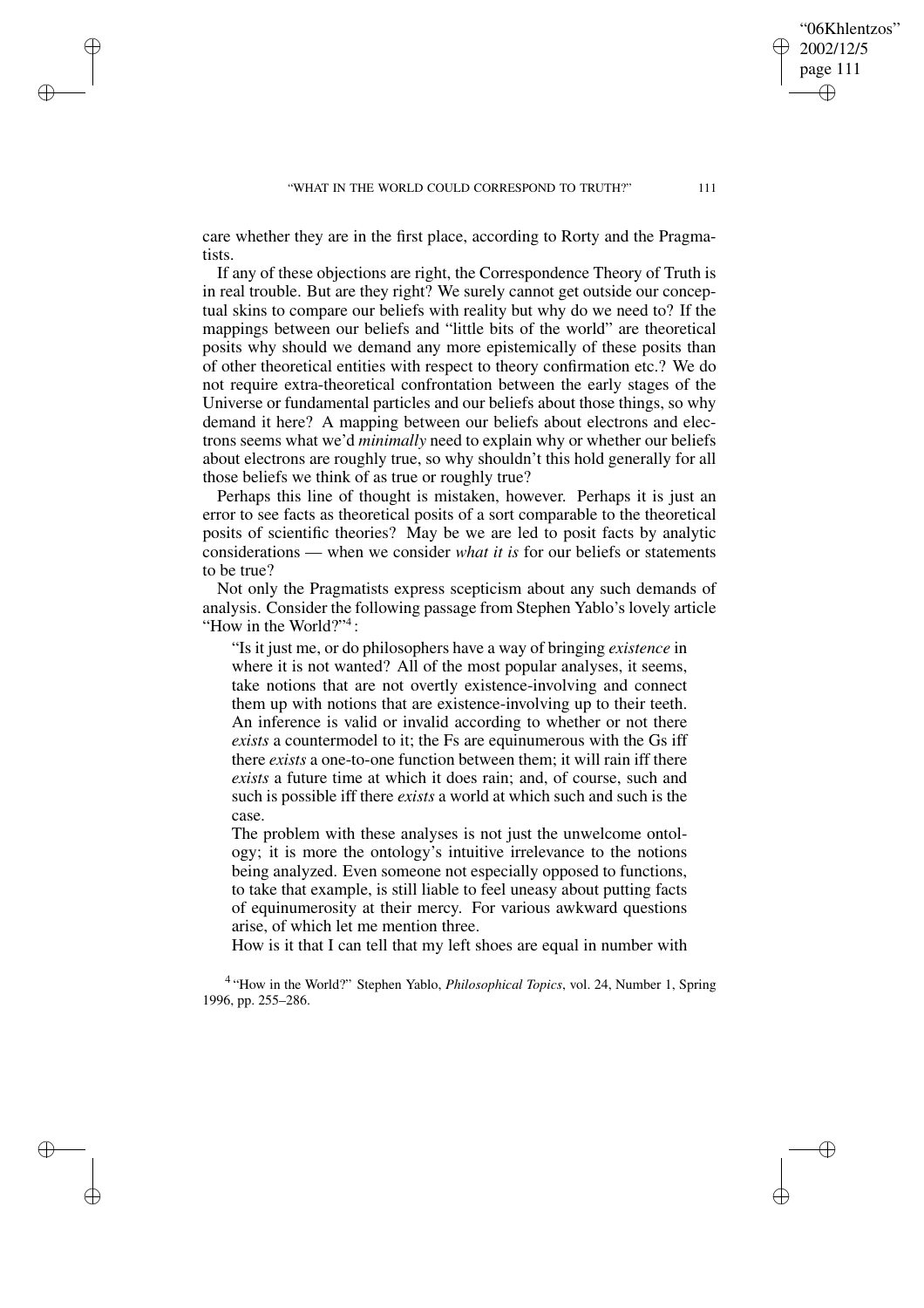## 112 DREW KHLENTZOS

"06Khlentzos" 2002/12/5 page 112

✐

✐

✐

✐

my right ones just by pairing them off, while the story of how I am supposed to be able to ascertain the existence of abstract objects like functions remains to be told? Pending that story, who am I to say that the equinumerosity facts even *correlate* with facts of functional existence — much less that the correlation rises to the level of an analysis?

If my left shoes' numerical equality with my right turns on the existence of functions, then in asserting this equality, I am giving hostage to existential fortune; I speak truly only if the existence facts break my way. But that is not how it feels. Am I really to suppose that God can *cancel* my shoes' equinumerosity (and so make a liar out of me) simply by training his or her death gun on the offending functions, without laying a hand on the shoes?

Assuming that a one-to-one function between my left and right shoes exists at all, there are going to be lots of them. But then, rather than saying that my left and right shoes are equal in number because these various functions exist, wouldn't it be better to say that the functions exist — are *able* to exist, anyway — because my left and right shoes are equal in number? That way we explain the many facts in terms of the one, rather than the one in terms of the many." 5

Now Yablo's point may be thought to gain much of its force from a judicious choice of example — the epistemological difficulties of Platonism about abstract objects like functions may be thought to comprise a rather special case; by way of contrast, we have independent non-analytic reasons for believing in future times. Moreover, his analysis of 'the number of Fs is equal to the number of Gs' in terms of equinumerosity was surely one of Frege's triumphs in the *Grundlagen*. That subsequent to this analysis dispute arises as to what functions *themselves* are need not in any way detract from its correctness.

Still, it is not obvious folly to question the need for facts or other truthmakers on either analytic or broader 'synthetic' grounds. Yablo's misgivings about the relevance of ontology to the analyses of the concepts he considers in the passage above echo the Pragmatists' claim that we do not need facts or other truthmakers to epistemically secure our beliefs.

This paper seeks to defend the idea that our beliefs and assertions are rendered true by worldly facts by arguing for a novel conception of facts and a novel conception of 'rendering true'. The positive proposals gain much of their force however against a backdrop of discontent with the currently popular theory of Truthmaking.

5 *Ibid.*, pp. 255–256.

✐

✐

✐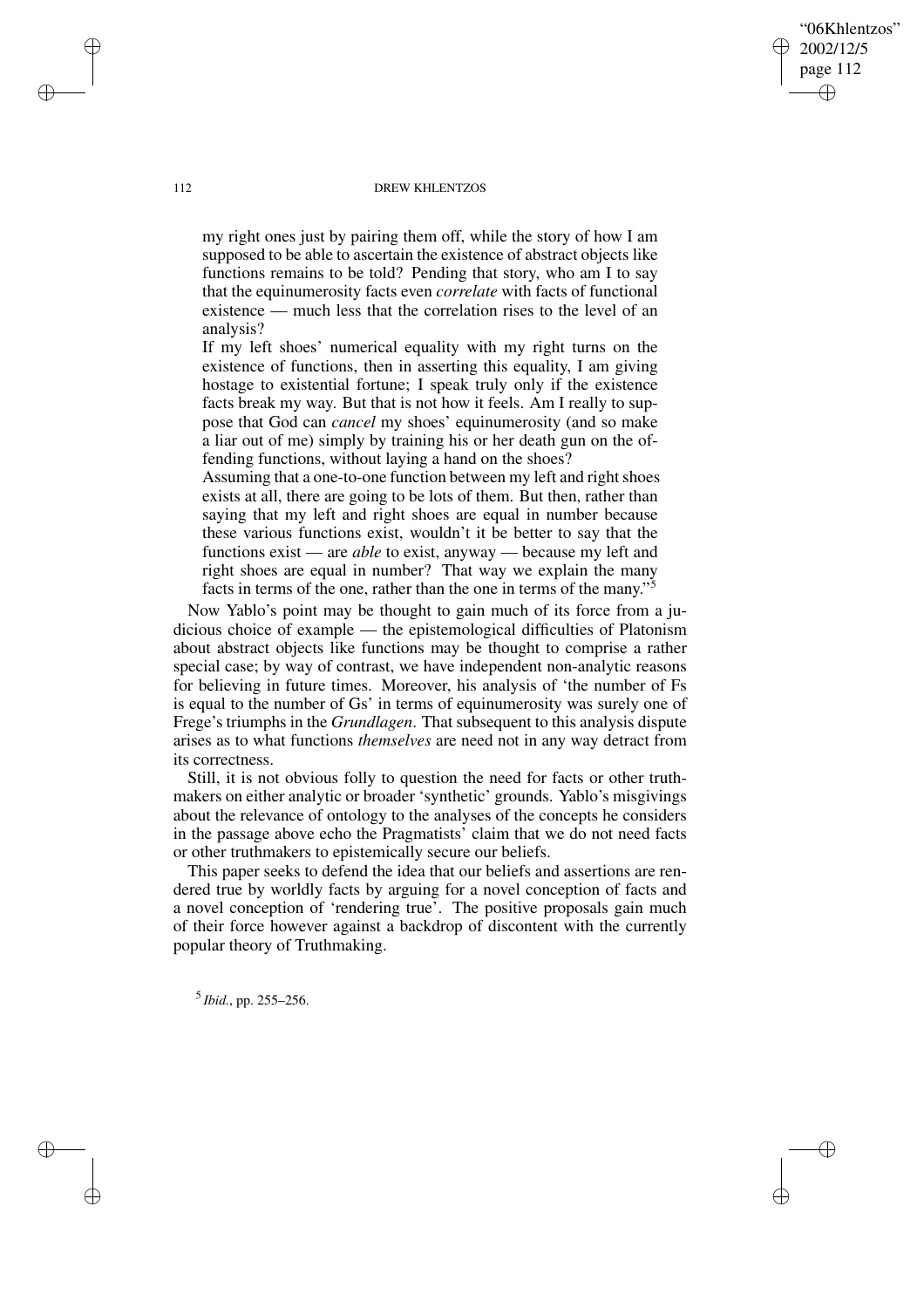# 2. *Types of Truthmaker Theory*

✐

✐

✐

✐

Theorists who believe in what we might call the Extreme Theory of Truthmaking hold that for every truthbearer there exists a truthmaker, by which they mean some entity which makes the given truthbearer true.

The Extreme Theory does not commit its proponents to believing in a monolithic type of truthmaker whether in the form of facts, states of affairs, objects, properties, tropes or whatever. It merely claims that for every truth there is some truthmaker or other. Neither does the theory require its proponents make sense of analytic ontology. It is fully compatible with a naturalistic view that looks to physical theory to provide suitable truthmakers for every type of true sentence.

Nonetheless, the Extreme Theory is difficult to believe. It is hard put to uncover truthmakers for logically complex or modal sentences. Thus negative existentials and universal generalizations present the challenge of finding some suitably extended entity which could make it true that all living creatures are mortal or that there are no immortal beings. The relevant truthmakers seem to be in short supply. Clearly, the mereological sum of all living creatures will not do since we need in addition the truth that these are all the living creatures there are. This leads Extreme TM theorists to posit totality states of affairs that *prevent* more things existing than there actually are and which, as Peter Forrest and I point out in "Introduction: Truthmaker and Its Variants" in this volume, apparently have to be reflexive. Forrest and I argue there that the dilemma can be avoided, though not without cost, if we distinguish different orders or levels of truthmaking. We would then have Minimality Facts of Level 1 preventing the existence of any other than the first order facts there actually are and some  $MF<sub>2</sub>$  preventing the existence of any other than the second order facts there are etc.

However, for reasons that Kripke has made clear from his theory of truth, there is a genuine question as to whether these levels can be consistently assigned.<sup>6</sup> Suppose that the Damned on their way to Hell are met at the Gates by the Archangel Gabriel who issues the following three (true) warnings:

(G1) There is no escaping the fires of Hell.

(G2) You'll suffer eternal torment in Hell

(G3) Most of Lucifer's claims about Hell are just plain lies.

Upon passing through the Gates of Hell, the Damned are met by a smiling Lucifer who assures them:

(L1) People really party in Hell

(L2) St Peter often holidays in Hell

6 "Outline of a Theory of Truth", Saul Kripke, *Journal of Philosophy* 72 (1975), pp. 690– 716; reprinted in *Recent Essays on Truth and the Liar Paradox*, Robert Martin (ed.) Oxford University Press, 1984.

"06Khlentzos" 2002/12/5 page 113

✐

✐

✐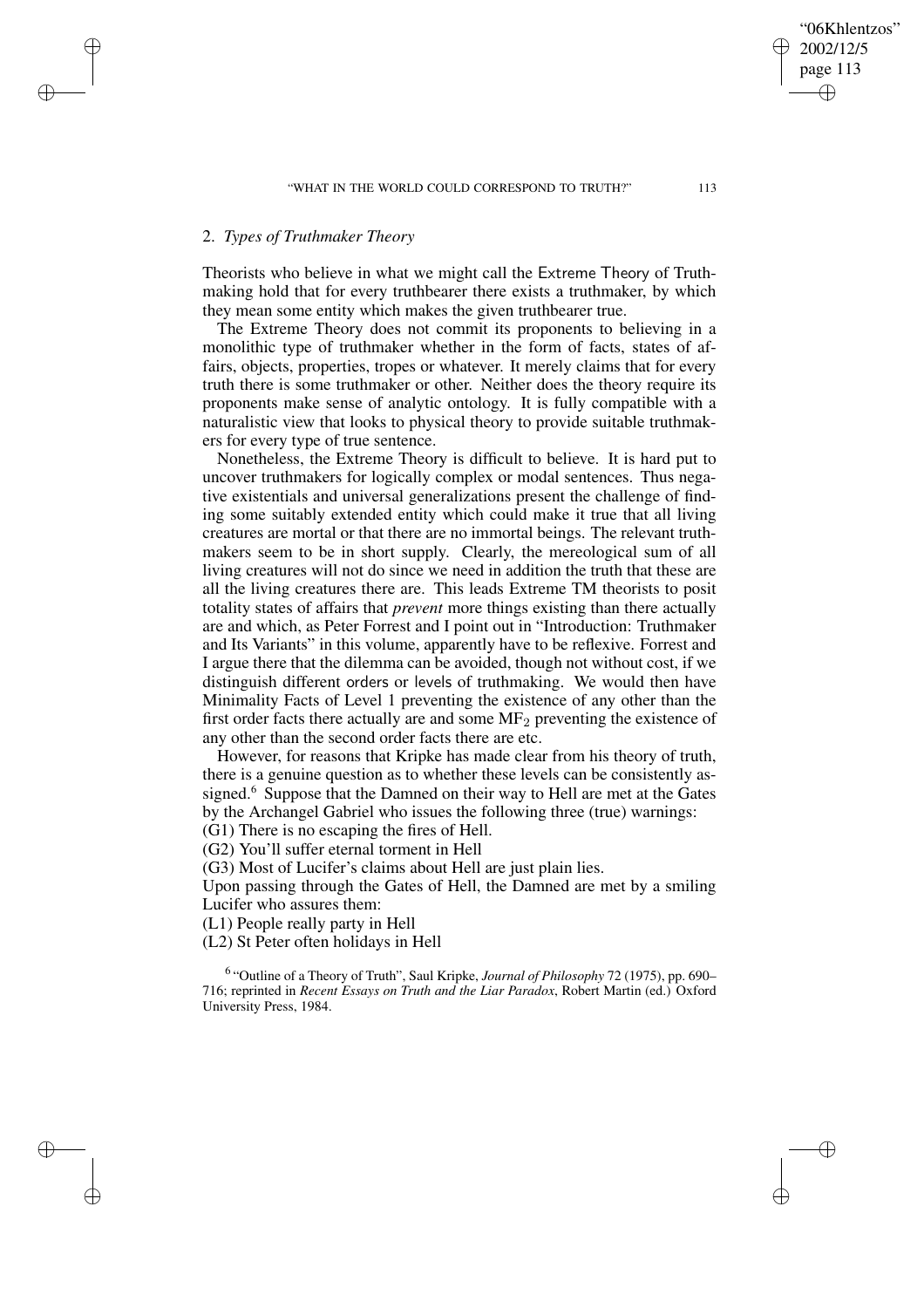2002/12/5 page 114 ✐ ✐

✐

✐

"06Khlentzos"

#### 114 DREW KHLENTZOS

(L3) Everything Gabriel has just told you about Hell is true.

Then since a truthmaker for Gabriel's G3 must quantify over Lucifer's utterances, these must all be at a level below that assigned to G3. This TM for G3 includes a  $MF_1$  to the effect that no more than one of L1, L2, L3 can have a TM. Since L3 is indeed true it has a TM, t say. So  $MF_1$  implies that t is the only TM that exists at *this* level.

Yet since L3 quantifies over the Gs, these should be at a level lower than the Ls. At any rate a TM for L3 will include TMs for G1, G2 and G3 —  $t'$ ,  $t''$ ,  $t'''$  — together with the MF<sub>1</sub> that  $t'$ ,  $t''$  and  $t'''$  are the only TMs that exist at Level 1. But this latter is inconsistent with the previous requirement for L3 that t is the only TM that exists at Level 1.

Necessary truths, on the other hand, pose the opposite problem to universal generalizations, it would seem. There is an overabundance of potential truthmakers for them. It is difficult to see what grounds one could have for ruling out any truthmaker of any sentence as an *a fortiori* truthmaker for  $2 + 2 = 4$ . Some constraint of relevance must be in play if this is to be done. But the most popular conception of the truthmaking relation regards it as a type of entailment and a relevance constraint has no place in classical or intuitionistic logic.

The most direct fix for necessary truths is to restrict the scope of the theory to contingent sentences only. The claim is then that every true contingent sentence has some entity that makes it true. Call this the Restricted (Extreme) Theory. What the Restricted Theory trades in power it redeems in credibility.

To be sure, the theory's silence on mathematical truths is irksome. We would dearly like to know how it can be, if it can indeed be, that a single sphere of volume V can be decomposed into a finite number of pieces and reassembled into two spheres each of volume V. The standard reply — that this result, the Tarski-Banach Theorem, is a direct consequence of the Axiom of Choice according to which a function exists selecting one member from each set in any given family of non-empty sets — seems to supply, to all intents and purposes, just the type of answer a bona fide truthmaker theorist seeks: it is the *existence* of a suitable Choice Function which *makes* the Tarski-Banach Theorem *true*. Why does the Restricted Theorist go coy about the very point on which the generic theory insists? Moreover, how can any genuine TM theory afford to *ignore* the truthmaking potency conferred by the existence of a suitable entity?

The Restricted Theory should allow that a Choice Function is a prima facie truthmaker. It may transpire that there are no abstract objects, in which case some other means for ontologically grounding the Tarski-Banach Theorem will have to be found. However the Restricted Theory need not be committed to the claim that no necessary truth has a truthmaker, merely that necessary truths in general do not have truthmakers.

✐

✐

✐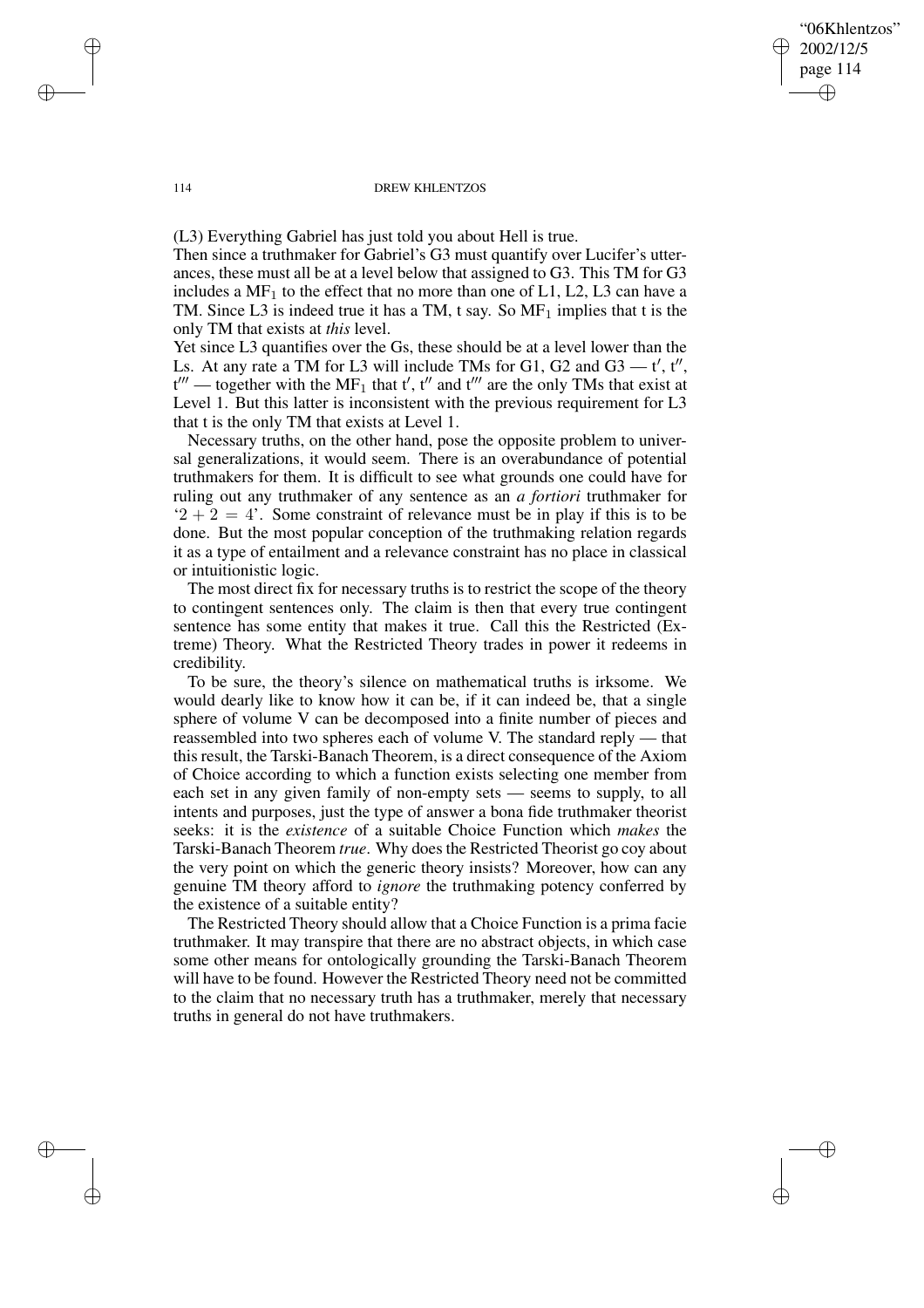✐

✐

✐

Nonetheless modesty is a theoretical virtue of sorts and neither the existence of sets nor the interpretation of set-theoretic claims is quite so secure as to engender a healthy confidence that there are clear truths we are missing by not positing the existence of truthmakers for this domain. For many Field's fictionalism is the only epistemically defensible position to adopt. For the less daring who are convinced that truth *is* to be found in the mathematical, moral and modal domains, the safest option might be to restrict Truthmaker not to contingent truths but to synthetic ones.

The most direct fix for logically complex sentences is, once more, to so restrict the theory that these fall outside its scope. Thus on Peter Simons view, only atomic sentences require truthmakers.<sup>7</sup> As 'atomic' conjures images of the failed metaphysical programmes of Russell and Wittgenstein, I think we do better to choose a more neutral term such as 'primitive' or 'primary' with no suggestion that the logical form of such sentences is something of any ultimate metaphysical import. So included amongst the primary sentences one will find, typically, existentially quantified sentences — 'Tigers exist', 'There are six numbers that determine the structure of the universe' etc. I shall call such theories which first discern a base class of sentences for which truthmakers must exist and then use truth-conditional (or some other) semantics to project from the base class to the truth of more complex sentences, Moderate Theories.

Restricted Moderate theories are weaker still and for that reason easier to defend. I do not mean to suggest by this that the restrictions of the truthmaker insight to contingent and/or atomic sentences are unmotivated. To the contrary, these have been justified by plausible arguments and I shall argue that the truthmaker principle must indeed be so restricted. My intention at this point is simply to sketch very broadly the types of truthmaker theory on offer.

Henceforth, I shall discuss Restricted TM theories. The Extreme Theory will then assert that every contingent (or synthetic) sentence has a truthmaker whilst the Moderate theory claims only that every primary contingent (or synthetic) sentence has a truthmaker.

What I wish to show is that neither the Extreme nor the Moderate theory is in the end defensible. In order to do this, it will be useful to state precisely the axioms of these versions of TM theory with the understanding that for the Extreme Theory these apply to all contingent sentences and for the Moderate theory to primary contingent sentences. I follow Stephen Read's formulation of these axioms.<sup>8</sup>

 $<sup>7</sup>$  Cf his "Truthmaker Optimalism", this volume.</sup>

8 "Truthmakers and the Disjunction Thesis", Stephen Read, *Mind* 2000, January, 109 (433), pp. 67–79.

"06Khlentzos" 2002/12/5 page 115

✐

✐

✐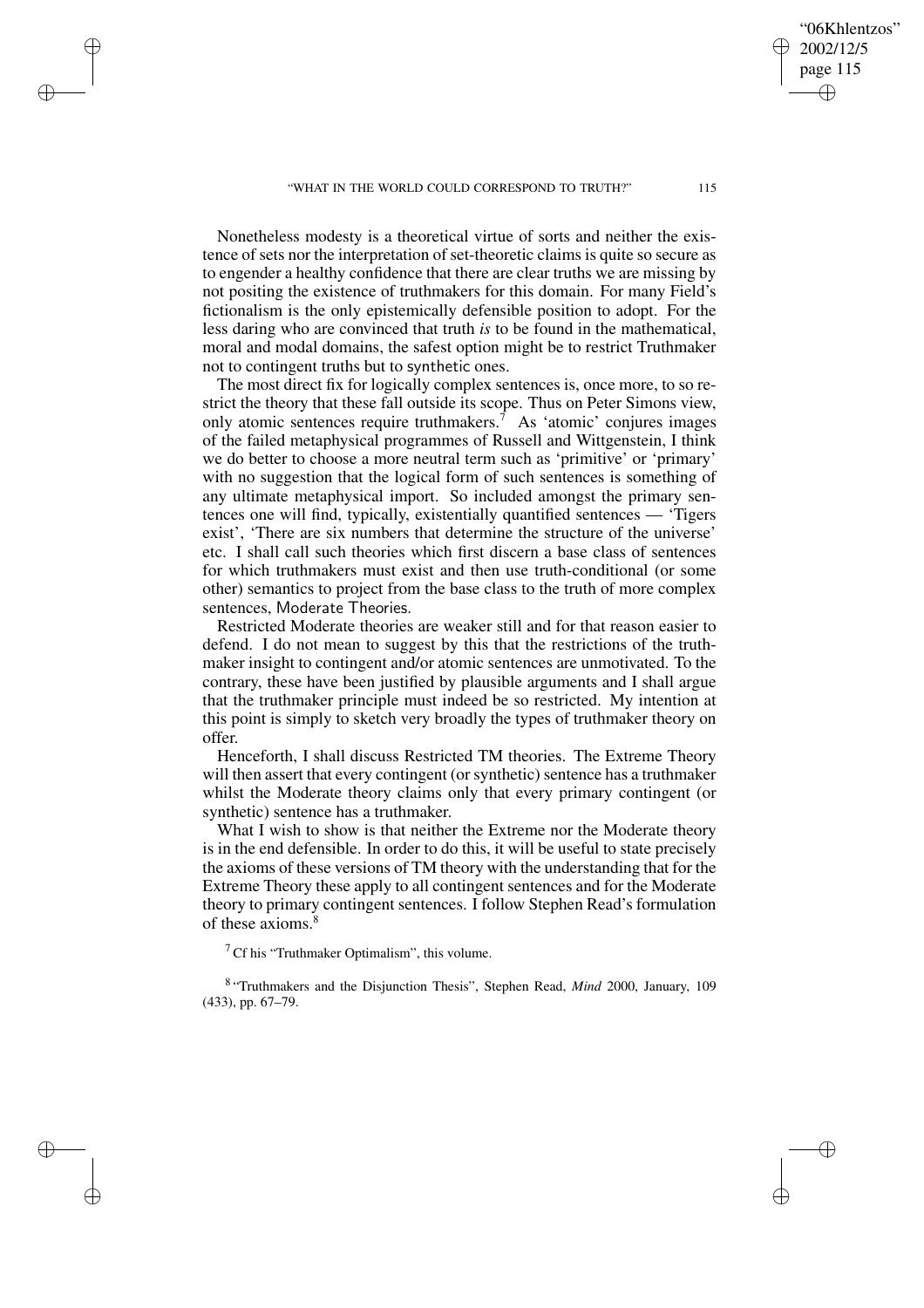## "06Khlentzos" 2002/12/5 page 116 ✐ ✐

✐

✐

## 116 DREW KHLENTZOS

# 3. *Truthmaker Theory: Axioms and The Truthmaker Relation*

The basic axiom of TM theory, the Truthmaker Axiom asserts that if  $p$  is true then there is some entity e that makes it true:

*(TA)* For all p, if p is true then there is some entity  $e$  such that  $e \models p^9$ 

The truthmaking relation is assumed to be a factive one. This gives rise to the following Factive Condition:

*(FC)* For all e and p, if  $e \models p$  then p is true

As Read points out, given (TA) and (FC), one can vindicate the Correspondence Intuition that the connection between the truth of a truthbearer  $p$ and its truthmaker e is an internal one:

*(CI) For all p, p is true iff*  $∃e(e ⊨ p)$ 

✐

✐

✐

✐

Left-to-right follows from (TA) whilst right-to-left follows from (FC).

How are we to understand the truthmaking relation  $\models$ ? There is some consensus amongst TM theorists that it is some species of entailment. This is often expressed as the claim that when  $e$  is a truthmaker for  $p$ , the mere existence of  $e$  entails the truth of  $p$ . There is no harm in this ellipsis provided we understand it as really meaning that the relevant truthmaking entity for p, e, exists and that the sentence 'e exists' entails p, i.e.  $\exists!e \& \exists!e \Rightarrow p$ .<sup>10</sup> A more neutral, and I think more plausible, view is that it is some type of necessitation relation which grounds the aforementioned entailment.

At any rate, given the conventional understanding of  $\equiv$  as a necessitation relation, truthmaking is closed under entailment as asserted in the Entailment Thesis:

 $(ET) \forall e, p, q$ [ $(e \models p \& p \Rightarrow q) \rightarrow e \models q$ ]

In the light of this understanding of the relation between truthmakers and those sentences they make true, some truthmaker theorists simply express the Truthmaker Axiom as follows:

 $(TM)$   $e \models p \leftrightarrow [\exists! e \& \neg \Diamond (\exists! e \& \neg p)]$ 

# 4. *A Problem For Truthmaker Theory*

With this understanding of the basic theoretical commitments of the Extreme and Moderate TM theories in hand, we can turn to a difficulty for them.

<sup>&</sup>lt;sup>9</sup> Throughout I use the symbol ' $\models$ ' to represent the truthmaking relation.

<sup>&</sup>lt;sup>10</sup> It is implausible to construe the truthmaking relation as one of an entailment  $\exists!e \Rightarrow p$ between  $e$  and  $p$ , pure and simple since as John Heil points out (this volume), we require the sentence 'e exists' to be true and if every truth requires a truthmaker as the Extreme Theory claims, the truthmaking relation threatens to be non well-founded.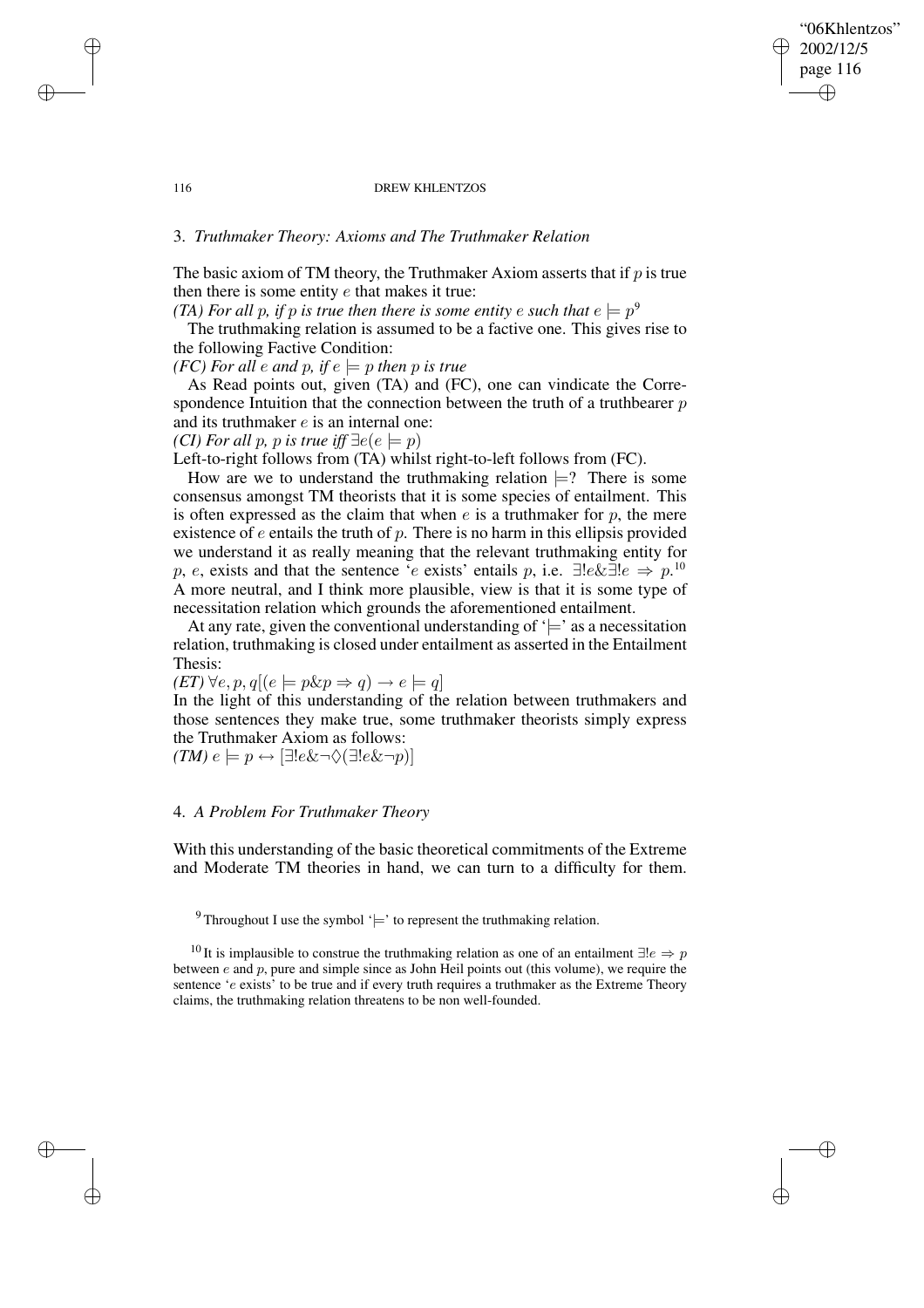✐

✐

✐

The difficulty concerns TM analogues of certain semantically pathological sentences.

Throughout I shall take token sentences as uttered in contexts as my truthbearers. It may be (as in fact I think it is) that it is only by virtue of expressing mental acts of judging, perceiving etc. that token sentences acquire the capacity to be truth-evaluable. Alternatively, it may be that it is only by internalising public sentences or else by tokening sentences in some mental language that thoughts are truth-evaluable. Or perhaps there is no asymmetric dependence between judgings and sayings at all? The position I do wish to reject is the one that says that both linguistic and mental tokens simply inherit their semantic evaluability by giving expression to underlying truthbearers neither linguistic nor mental — propositions or meanings. I have two reasons for this. The first reason derives from naturalism. Anyone impressed by the difficulty of solving the naturalistic problem of mental representation cannot afford to assume that there are abstract entities in the world underlying our sayings and judgings which provide contents to those acts — a sort of invisible semantic stuffing. For it is not at all clear that 'contents' are abstract entities at all or how, if they are, they could have arisen in a world of fields and forces.

The second reason, which is more compelling, derives from Michael Dummett. Dummett first points out that there are good reasons for thinking that it is not sentences that we assess for truth or falsehood in every context:

"Someone says something, and I respond, 'I think that is true'. A little later someone else expresses the same proposition using different words, and perhaps substituting 'he' for the previous speaker's 'I'. If I reply, 'I already said that I thought that that was true', what can the demonstrative pronoun 'that' which I employed have referred to? Not, surely, to either of the sentences uttered, since they are different: it can refer only to the proposition that they both expressed." 11

Rather than taking this to mean that it is propositions which are the real bearers of truth, Dummett uses a point from Frege to turn the usual reasoning on its head: we have no way of identifying which proposition is expressed by a sentence other than by determining that sentence's truth-condition. But one who takes propositions as his truthbearers:

"... cannot adopt this answer without being caught in a vicious circle. He has offered an account of the concept of truth which takes

<sup>11</sup> "The Two Faces of the Concept of Truth", Michael Dummett, pp. 249–262, in *What Is Truth?*, Richard Schantz (ed), Walter de Gruyter, Berlin, New York, 2002, at p. 252.

"06Khlentzos" 2002/12/5 page 117

✐

✐

✐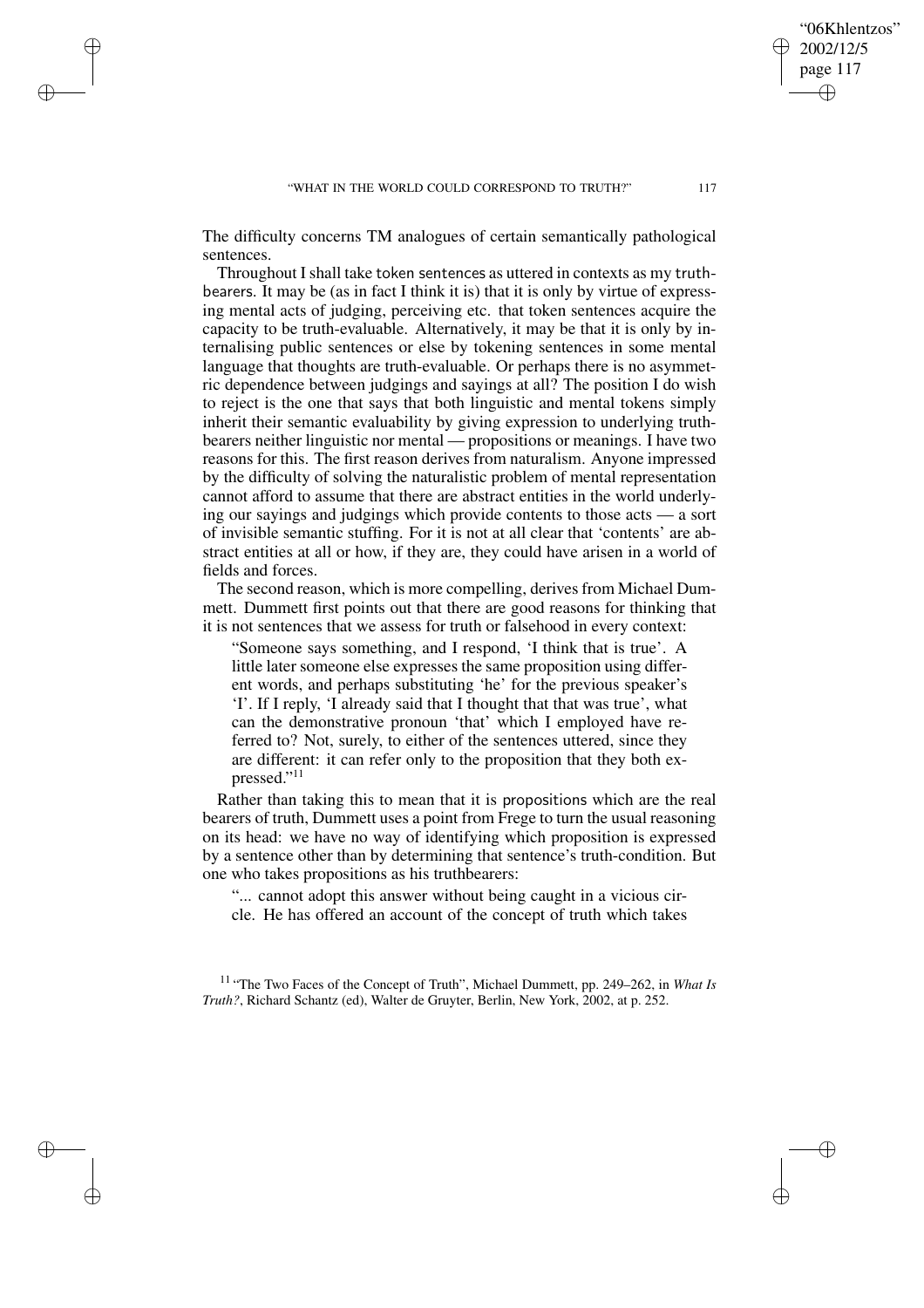#### 118 DREW KHLENTZOS

"06Khlentzos" 2002/12/5 page 118

✐

✐

✐

✐

propositions as given when the notion of truth is to be grasped in accordance with that account: his theory treats the notion of a proposition as prior to that of truth. He must therefore eschew any explanation of the meanings of sentences which makes use of the concept of truth. He must explain what it is for anyone to grasp what proposition is expressed by uttering a sentence in a language he knows without attributing to him an understanding of what it is for that proposition to be true. And how is the theorist to do that?"<sup>12</sup>

Let me now introduce the discussion of problematic sentences with a conspicuous success for TM theory. Consider the TM analogue of the Truthteller: *(*τ *) The sentence written on the board in Room 122 has a truthmaker*

When the sentence referred to in ( $\tau$ ) is 'Ducks waddle', ( $\tau$ ) is true. What makes  $(\tau)$  true in this case is the existence of a sentence that has a truthmaker. So the (true) sentence 'Ducks waddle' is the truthmaker for  $(\tau)$  in this particular context. Without certain background assumptions, the mere existence of this sentence, of course, will not entail  $(\tau)$  but we can make these explicit by taking our truthmaker to be the mereological sum of the sentence 'Ducks waddle' together with its truthmaker, the property ducks

<sup>12</sup> *Ibid.*, pp. 252–253. Dummett's argument will not, of course, impress deflationists. In particular minimalists such as Horwich fit Dummett's job specification perfectly. For they believe that it is propositions which are the bearers of truth and that since the whole meaning of the term 'true' is conveyed by each and every non-pathological instance of the schema 'The proposition that p is true if and only if  $p'$ , propositions qua meanings of sentences cannot possibly be specified truth-conditionally. Horwich himself thinks that sentential (and word) meanings are determined by use. But which aspect of use does he have in mind? It cannot be our tendency to so use the sentence 'penguins are flightless' that it is true on condition that penguins are flightless. At least this must derive as a trivial consequence from something far more basic, which cannot be the fact that the term 'penguin' bears some substantive semantic relation to penguins or that 'flightless' picks out a property of flightlessness shared by penguins and pigs for example. For Horwich reference and satisfaction are "non-naturalistic, and in need of infinite, deflationary theories, as truth is", *Meaning*, OUP, p. 125. Horwich thus eschews word-world connections in his account of reference — "'penguins' refers to penguins" simply records our disposition to call every thing we consider sufficiently like a penguin 'penguin'. Perhaps. But without embracing a fully behaviouristic account of our verbal dispositions, courting semantic indeterminacy and thus undermining any ground for believing that there are any meaningful items fixed by use, Horwich still owes us an account of what does give meaning to the vocal blast 'penguins are flightless'. It is not clear that he recognizes this obligation. In fact the evidence suggests otherwise. For he maintains that intentionality can be adequately accounted for solely on the basis of our commitment to various analytic conditionals of the same form as:

*If 'penguin' means penguin then 'penguin' is true of all and only penguins.*

Far from explaining away the problem of mental representation, this response simply ignores it since it is the antecedent of the above conditional which a theory of mental representation has to account for!

✐

✐

✐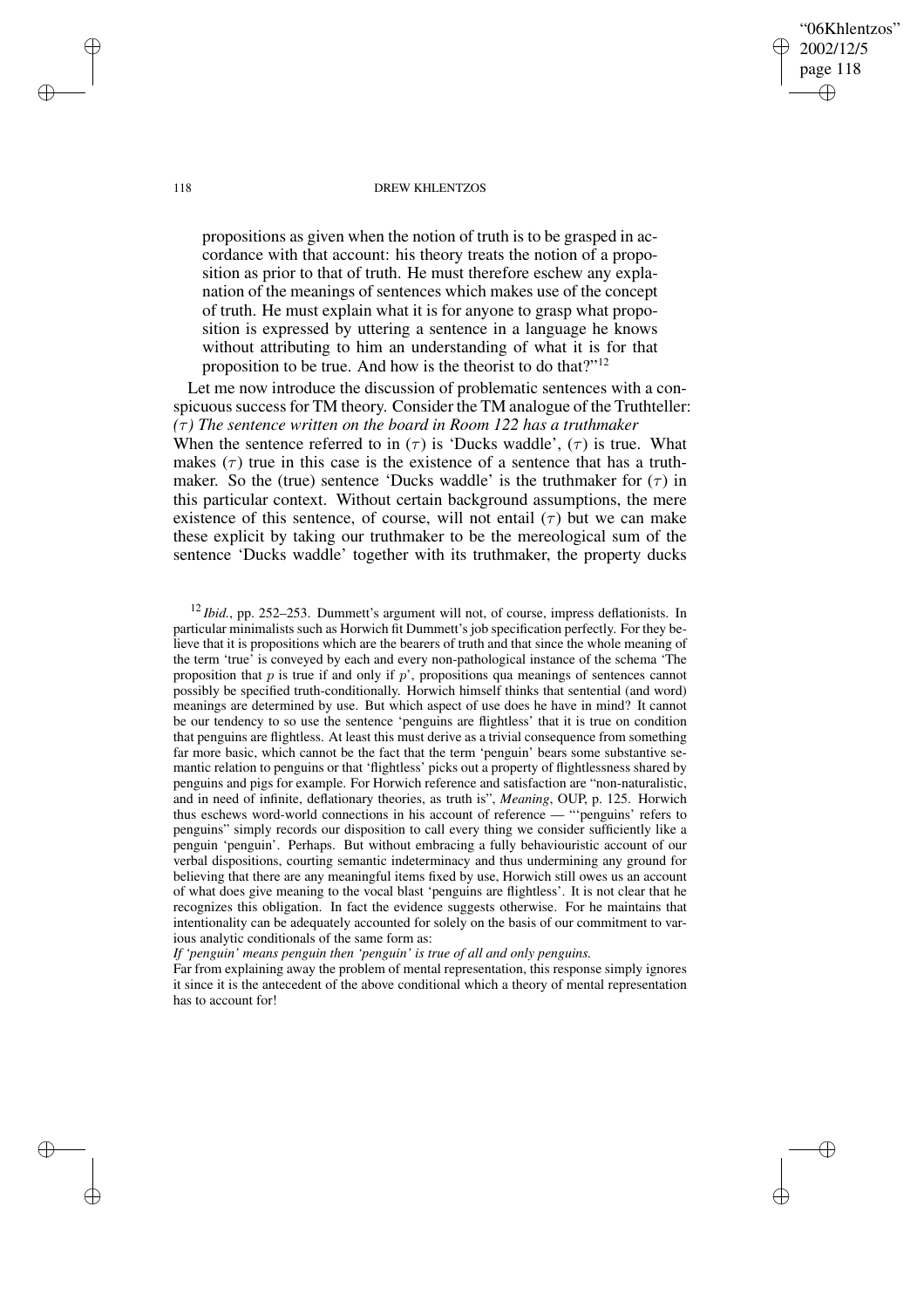✐

✐

✐

have of waddling (or the waddling trope if one prefers)  $\delta \oplus W$  where  $\delta$  denotes the sentence 'Ducks waddle' and W whatever entity it is — property, trope, fact, law, state of affairs etc. — that makes that sentence true.

However when it is (τ) itself to which the descriptive phrase in (τ) refers,  $(\tau)$  is very plausibly false. At least it is if we understand the truthmaking relation to be one of necessitation in the way specified by the axiom (TM) of section 3.

For the truthmaker for  $(\tau)$  would have to be comprised of the mereological sum of (τ) itself together with its truthmaker T,  $\tau \oplus T$ , since only (τ) and its truthmaker can make it true that the sentence written on the board in Room 122 has a truthmaker.

The problem, of course, is that  $(\tau)$  which asserts of itself that it has a truthmaker is ontologically ungrounded in just the way that the Truth Teller (TT) which asserts of itself that it is true, is semantically ungrounded. The difference is that whereas semantically ungrounded sentences may still be true, ontologically ungrounded sentences cannot be true, according to the TM theorist.

Surely this is as it should be? If we consider our language as stratified into levels according to whether its sentences contain occurrences of the predicate 'true' or, in this case, its truthmaker ersatz 'has a truthmaker', then at the base level  $L_0$  sentences will be free of any such occurrences. Then  $\tau$  is not built up from any base level sentence from  $L_0$  that is ontologically grounded by any entity. Whence  $\tau$  itself is ontologically ungrounded and thus the sentence ' $\tau$ has a truthmaker', is very plausibly false.<sup>13</sup>

Unfortunately from here things take a distinctive turn for the worse, at least for the Extreme TM theorist. Consider first the TM analogue of Curry's Paradox:

# $(\chi)$  *If*  $(\chi)$  *has a truthmaker then pigs can fly.*

We now show that we can use  $(y)$  to prove that pigs can fly using standard logic, identity properties for truth and the axioms of TM theory:

"06Khlentzos" 2002/12/5 page 119

✐

✐

✐

<sup>&</sup>lt;sup>13</sup> One might wonder whether  $\tau$  cannot be its own truthmaker. For surely it entails itself? Assuredly, but the question is whether the mere existence of  $\tau$  entails  $\tau$ ? The answer is that it does not. For 'The sentence "The sentence written on the board in Room 122 has a truthmaker" exists' clearly does not entail that the sentence written on the board in Room 122 has a truthmaker any more than 'The sentence "ducks waddle" exists' entails that ducks waddle. The latter simply means that a token of a certain (interpreted) sentence type exists, which carries no implications at all about how the world is in regard to the way ducks walk. Since this is also the way to construe the former,  $\tau \oplus \tau$  cannot be a truthmaker for  $\tau$ , in the case where  $\tau$  refers to itself. This is a welcome result. We do not want sentences to be their own truthmakers merely on the strength of their own say-so.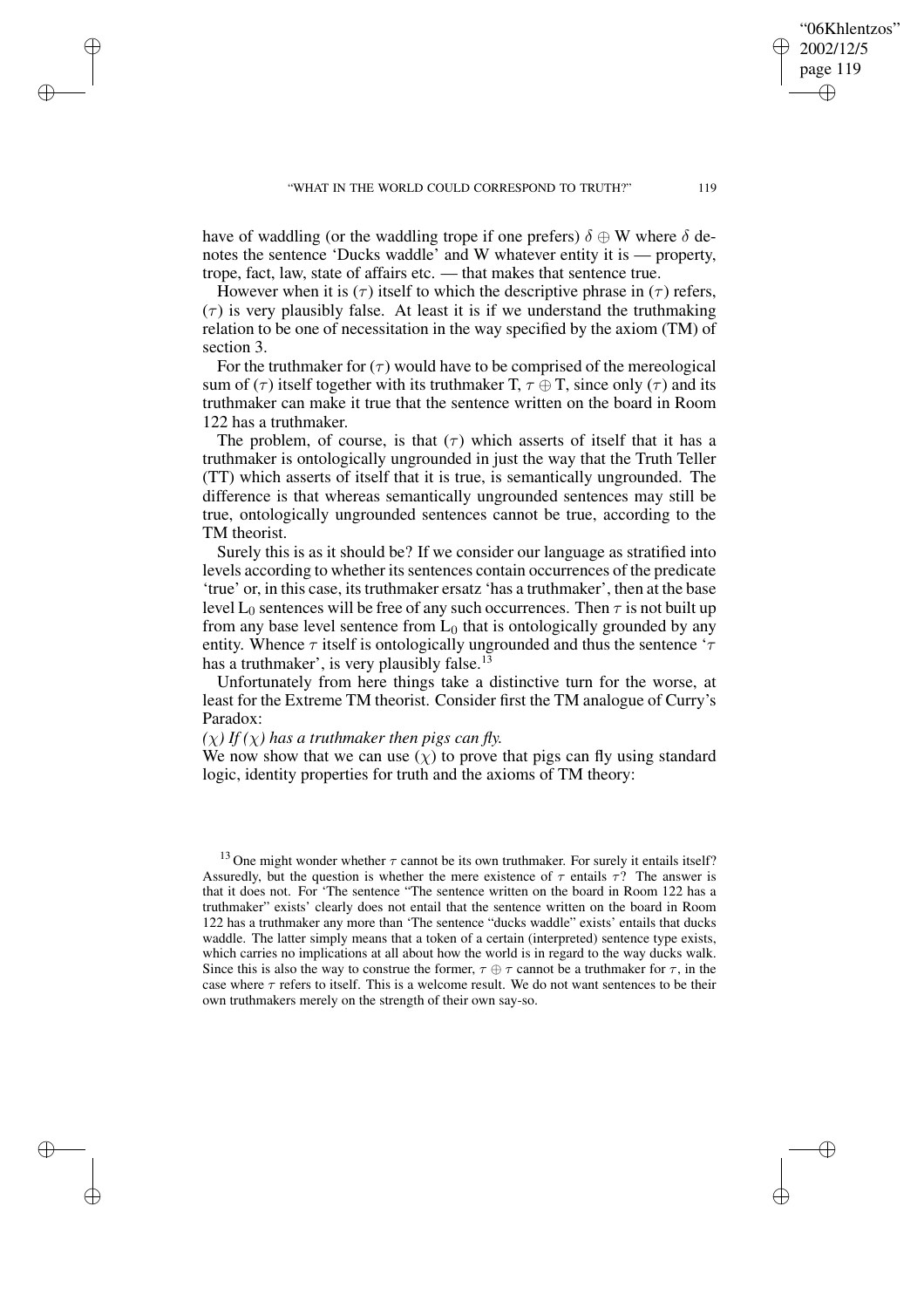## "06Khlentzos" 2002/12/5 page 120 ✐ ✐

✐

✐

#### 120 DREW KHLENTZOS

| 1 | (1)  | $\chi$ has a TM                                 | Hypothesis           |
|---|------|-------------------------------------------------|----------------------|
| 1 | (2)  | 'If $\chi$ has a TM then pigs can fly' has a TM | 1 Df $\chi$          |
| 1 | (3)  | 'If $\chi$ has a TM then pigs can fly' is true  | $2$ by $(FC)$        |
| 1 | (4)  | If $\chi$ has a TM then pigs can fly            | 3 Tr. Identity       |
| 1 | (5)  | Pigs can fly                                    | $1, 4 \rightarrow E$ |
|   | (6)  | If $\chi$ has a TM then pigs can fly            | $1, 4 \rightarrow I$ |
|   | (7)  | 'If $\chi$ has a TM then pigs can fly' is true  | 6 Tr. Identity       |
|   | (8)  | 'If $\chi$ has a TM then pigs can fly' has a TM | $7$ by $(TA)$        |
|   | (9)  | $\chi$ has a TM                                 | 8 Df $\chi$          |
|   | (10) | Pigs can fly                                    | $6, 9 \rightarrow E$ |
|   |      |                                                 |                      |

It is natural for a TM theorist to seek to dismiss  $(\chi)$  as a mere curiosity with no serious implications for TM theory. Unfortunately, as we shall see, the TM theorist cannot afford to take this comforting line. One obvious reason why not comes from Tarski's work on truth. Tarski apparently believed (something that few theorists succeeding him have) that the use of 'true' in natural language contexts was inconsistent. To be sure, TM theory *need* not be (and in the first instance *ought* not to be) construed as a theory of truth (as opposed to the ontological grounds of truth) but the theory is surely heir to Tarski's worry. TM theory is unacceptable if there exists but one sentence which by invoking the notion and the logic of truthmaking permits us to prove any old nonsense at all.<sup>14</sup>

It may be that from the standpoint of TM theory the Curry sentence  $(y)$  is pathological and this somehow invalidates the above proof? If  $(\chi)$  is pathological then perhaps the step from (7) to (8) can be questioned? Even Extreme TM theorists can agree that (TA) need not apply to pathological sentences.

At first blush, this analysislooks unconvincing. What is pathological about a sentence asserting of itself that if some entity can be found whose mere existence entails it then pigs can fly? In fact, I think the appearances do not deceive but let us see where this response leads.

For this strategy to succeed, the Extreme TM theorist must first show *how*  $(\chi)$  is pathological and then more importantly *why* its pathological nature should invalidate the use of  $(TA)$  at line  $(8)$  above — why the (contrary to fact) hypothesis that  $(\chi)$  is true should invalidate the conclusion that it has a truthmaker. Neither task is trivial but the latter is the more urgent. For even if, as is being mooted,  $(\chi)$  is pathological it is hardly *obvious* that the claim at line (7) above that  $(\chi)$  is true is *also* pathological. Why is this claim not

✐

✐

✐

 $14$  Of course it does not have to be nonsense which is proven. Curry's Paradox can be used to prove any sentence at all — 'Every even number is the sum of two primes', for example, is hardly nonsense.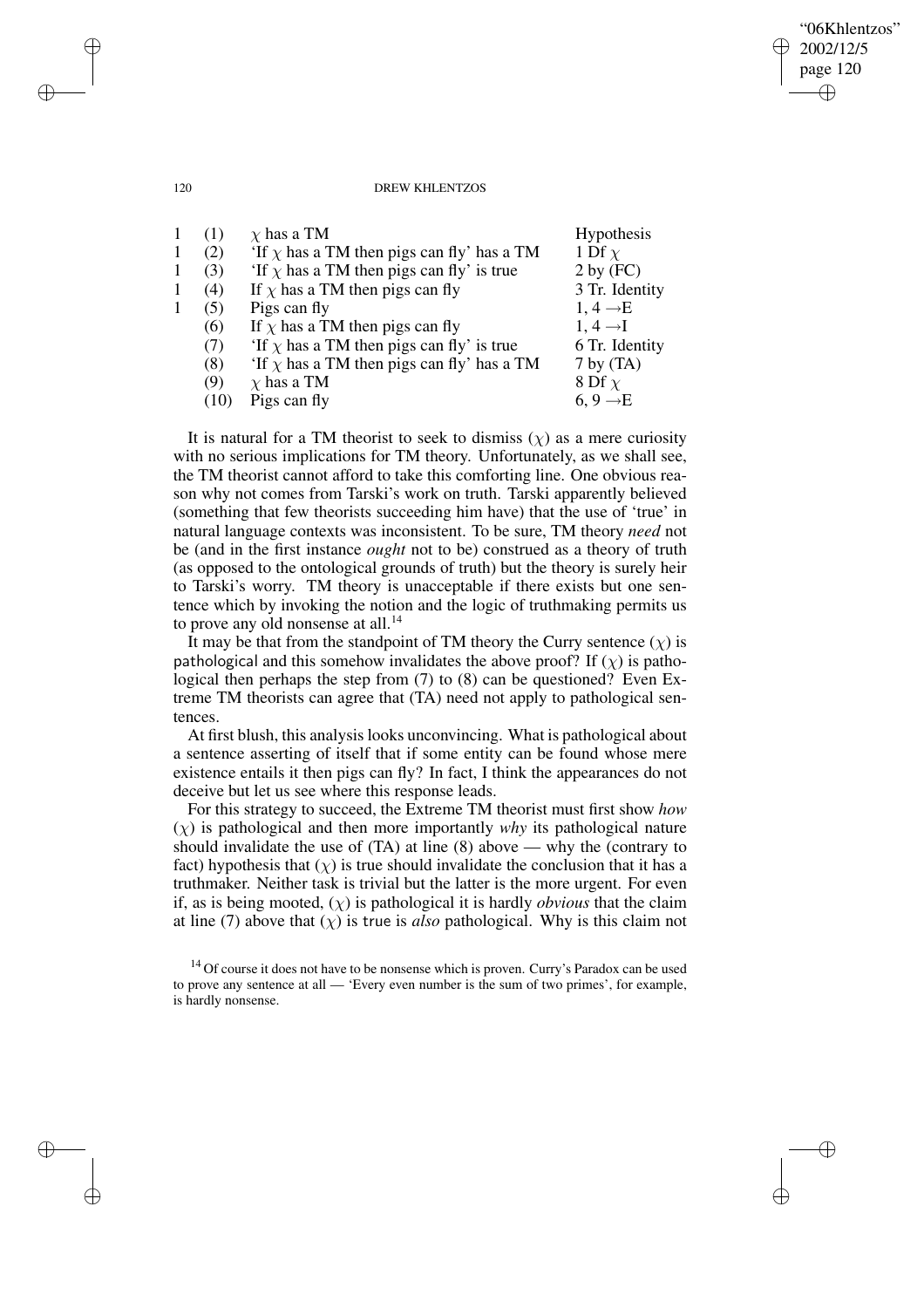"WHAT IN THE WORLD COULD CORRESPOND TO TRUTH?" 121

simply false?<sup>15</sup> Why is it then not a straightforward logical consequence of this (false) claim that  $(\chi)$  has a truthmaker, as prescribed by Extreme TM theory? We can conclude that  $(y)$  at the very least places real pressure on Extreme TM theory. 16

In fact, there is an independent ground for rejecting the Extreme Theory connected to its misclassification of  $\lambda$  as paradoxical. For if that theory's evaluation of  $\lambda$  were correct, then the following sentence ought also to be paradoxical:

# *(*∅*) Nothing exists*

✐

✐

✐

✐

Consider an empty universe  $U_A$ . Clearly  $\emptyset$  would be true of  $U_A$ . But if  $\emptyset$  is true in  $U_{\Lambda}$  then it follows by (TA) that there must be some entity e in  $U_{\Lambda}$ that makes it true. If  $e$  exists in  $U_A$  though, then at least one thing exists in U<sub>A</sub> so that  $\emptyset$  would be false not true. Hence it is incoherent to suppose  $\emptyset$  true

<sup>15</sup> In Kripke's theory of truth, if a sentence A is pathological then it has no truth-value and so, according to Kripke, neither should  $T(\underline{A})$ . Kripke's view is conditioned by his concern to establish the material adequacy of his definition of partial truth. Tarski had argued that no definition of truth for a language L could be materially adequate unless it entailed all the T-sentences for L:  $T(p) \leftrightarrow p$  [for the case where the metalanguage is an extension of the object language]. He went on to show how the Liar Paradox will arise in any language which contains a quotation functor or some other means of referring to its own sentences, obeys the laws of classical logic and is semantically closed in the sense that it is able to prove Tsentences for all its sentences. His own definition avoids paradox by treating all occurrences of 'true' as belonging to a metalanguage. Kripke abandons classical logic in favour of a 3-valued logic and develops a theory of truth within which there is no distinction between object language and metalanguage. Since T-sentences can only be proven for those sentences that are either true or false, Kripke must meet Tarski's challenge to demonstrate material adequacy of his definition of truth in some other way. So Kripke proves that whilst the Tsentences are not entailed by his definition, their counterparts in the form of inference rules — that from p one can infer  $T(p)$  and from  $\neg p$  one can infer  $\neg T(p)$  are. Kripke's valuation of T(A) as U when A is U then establishes the soundness of these rules of inference. Kripke is all too aware that this valuation of  $T(A)$  is not obligatory, noting that "an alternate intuition would assert that, if A is either false or undefined, then A is *not true* and T(A) should be *false* and its negation true." [1975, in Martin, 1984, p. 80 (Kripke's italics)]. He notes "I think the primacy of the first intuition can be defended philosophically, and for this reason I have emphasized the approach based on this intuition. The alternate intuition arises only after we have reflected on the process embodying the first intuition." [*Ibid.*, p. 80, 35n].

I think there is a better explanation of the source of the two intuitions — those who think of truth in deflationary terms will concur with Kripke that if  $|A| = U$  then  $|T(\underline{A})| = U$  also. Those who think of truth in non-deflationary terms, on the other hand, are more likely to believe that if  $|A| = U$ , then  $|T(\underline{A})| = F$ . For an explicitly deflationary theory of truth based on Kripke's theory see Scott Soames's *Understanding Truth*, OUP, 1999. For a defence of the non-deflationary alternative valuation see the discussion at the end of section 6.

<sup>16</sup> In fact, as suggested in 10n above, I think this pressure *can* be resisted by anyone who believes in a substantive theory of truth as explained in section 6. Clearly, this can include truthmaker theorists.

"06Khlentzos" 2002/12/5 page 121

✐

✐

✐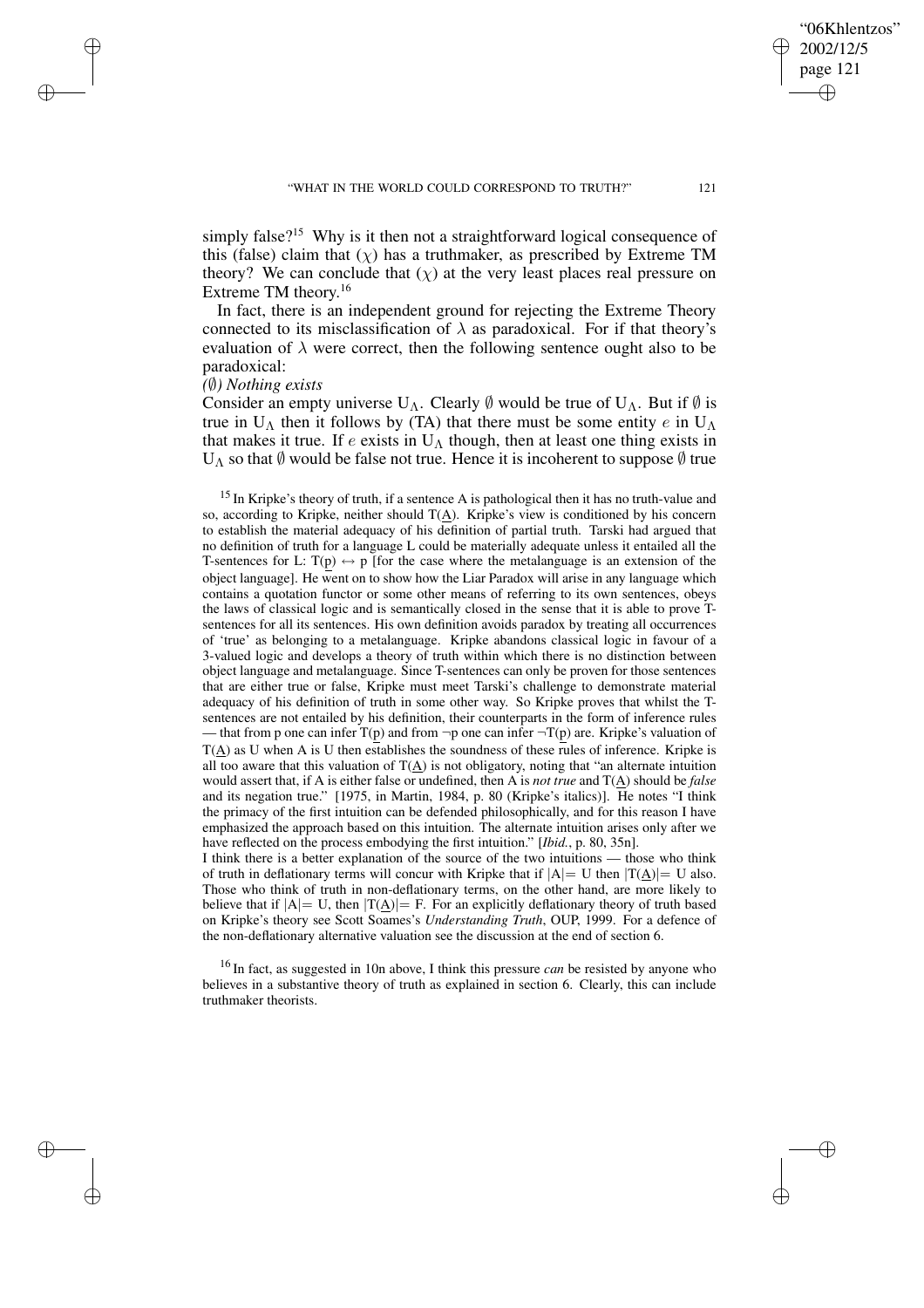"06Khlentzos" 2002/12/5 page 122 ✐ ✐

✐

✐

## 122 DREW KHLENTZOS

in  $U_{\Lambda}$  and  $\emptyset$  is thus not true in  $U_{\Lambda}$ . If  $\emptyset$  is not true in  $U_{\Lambda}$  though, 'At least one thing exists' is true in  $U_{\Lambda}$ . But this contradicts our stipulation that  $U_{\Lambda}$  is empty. So  $\emptyset$  is true after all in U<sub>Λ</sub>.

It is a fatal weakness of Extreme TM Theory if it cannot explain how a patently non-pathological claim such as  $\emptyset$  could be true, wrongly classifying ∅ as pathological. So ∅ by itself might seem sufficient to refute it. Not so. For Extreme Theorists might argue instead that whilst it is not pathological,  $\emptyset$  is necessarily false. For they may well believe it to be metaphysically necessary that something exists.

We have good reason to favour the Moderate Theory even if we do not as yet have a decisive reason to reject the Extreme Theory. Note that the derivation of paradox from  $\emptyset$  cannot formally proceed for the Moderate Theorist. Neither can the derivation of 'Pigs can fly' proceed from  $\chi$ . For  $\emptyset$  is a negative existential and  $\chi$  is a conditional and (TA) is deemed to apply only to *atomic* sentences, according to some Moderate Theorists.<sup>17</sup>

The TM analogue of the Contingent Liar is a little harder for the Extreme Theorist to account for:

*(*λ*) The sentence written on the board in Room 122 has no truthmaker*

as tokened in a context where the sentence referred to is in fact  $(\lambda)$  itself. Let me specify one such context:

You are told to go to one of two unfamiliar rooms, the numbers of which have been masked. One of these is Room 122, the other Room 155. You choose which room. You are to wait a couple of minutes while someone else goes to the other room and writes  $(\pi)$  *Pigs can fly* on its board. You are told that this is what will be written on the board in that room. You are then to write on the board in your room:

*(*λ*) The sentence written on the board in Room 122 has no truthmaker*

Whilst you write, the masks on the door numbers are removed. You then go outside and check the number of your room.

A simple decision procedure can then be implemented to determine a Yes/No answer to the following question 'Does the sentence written on the board in Room 122 have a truthmaker?'

- (1) If your room number is 155, the definite description 'the sentence written on the board in Room 122' picks out the sentence  $(\pi)$  *Pigs can fly.* Since  $(\pi)$  is false it has no truthmaker. Whence  $(\lambda)$  is true and the answer to the question is 'No'.
- (2) If, on the other hand, the room number is 122, the definite description 'the sentence written on the board in Room 122' picks out  $(\lambda)$ . Since

✐

✐

✐

<sup>&</sup>lt;sup>17</sup> For these theorists 'Nothing exists' comes out true in an empty universe because 'Something exists' has no truthmaker whilst in the case of  $\chi$ , the derivation breaks down at line 8 since (TA) only applies to atomic sentences according to some Moderate Theorists.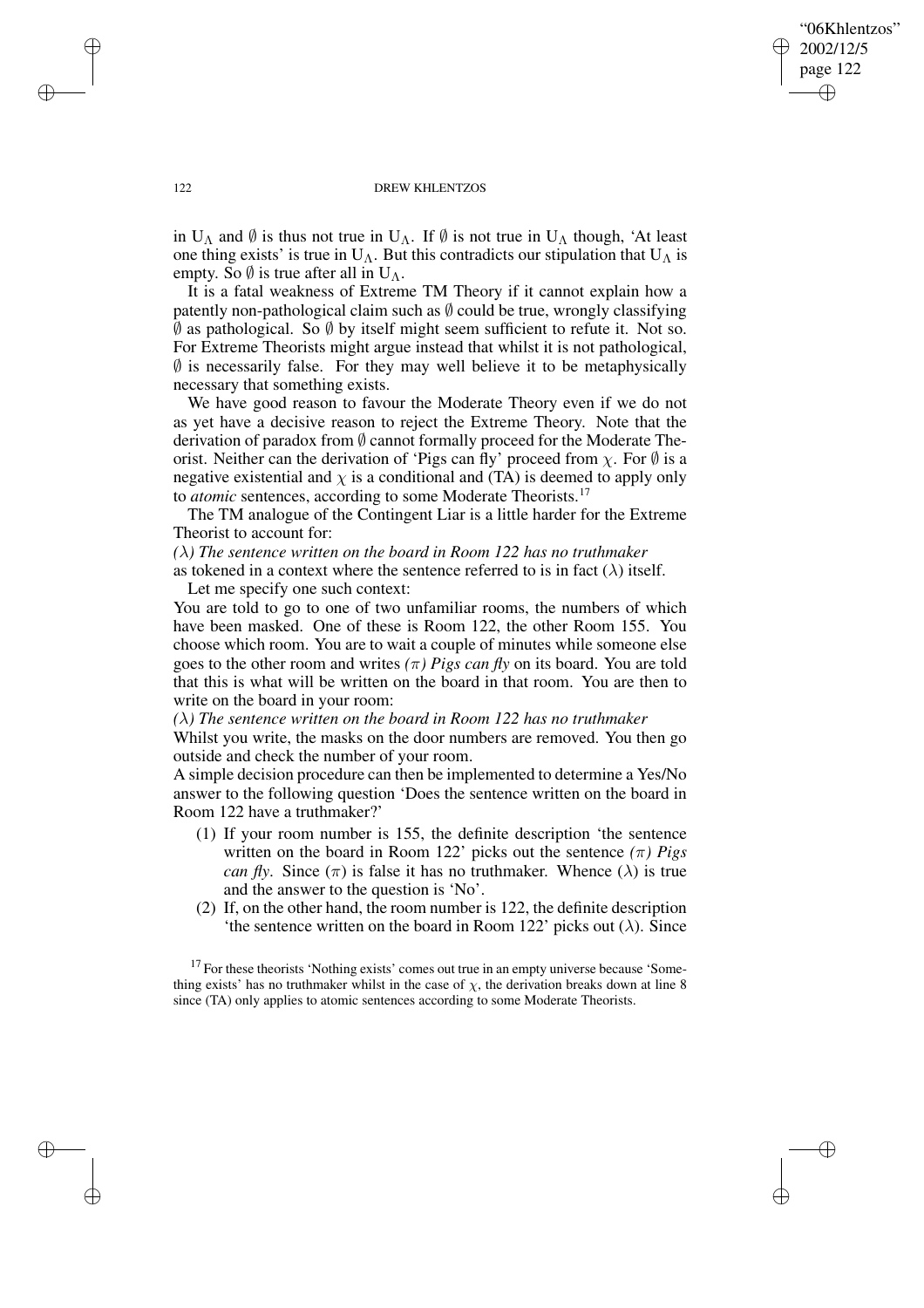on pain of contradiction ( $\lambda$ ) cannot be its own nor possess any other truthmaker ( $\lambda$ ) has no truthmaker and ( $\lambda$ ) is thus true. Whence, again, the answer to the question is 'No'.

The Extreme Theory rules ( $\lambda$ ) to be pathological in the circumstance where it is tokened in Room 122. For suppose that it is true. Then what it says is the case. So it has no truthmaker. Whence, by (TA), it is not true. Alternatively, suppose that it is not true. Then by (FC) it has no truthmaker. But as this is what  $(\lambda)$  says, it is true after all.

I hold that  $(\lambda)$  is *not* pathological, although its non-pathological status is a central point of contention which we need to discuss carefully. For even in the case where it refers to itself it claims that there is no entity  $e$  such that  $\neg \Diamond \exists ! e \& \neg \lambda$  and this is surely *right* since any putative truthmaker for  $(\lambda)$ would in the very act of making  $(\lambda)$  true make it the case that it was not a truthmaker for  $(\lambda)$  after all.

I believe the Extreme Theory is refuted by  $\lambda$ . For  $\lambda$  is a contingent (and synthetic) sentence which has no truthmaker. Yet it is not pathological. It is simply true. To the extent that the Extreme Theory rules  $\lambda$  to be pathological, it gets the extension of the truth predicate wrong, violating its own fundamental principle (TA) in the process.

Extreme Theorists will, of course, demur:

✐

✐

✐

✐

" $\lambda$  is pathological according to TM Theory. Naturally, if you assume TM Theory is false,  $\lambda$  will be straightforwardly true. So to the extent that you assume  $\lambda$  is stably true, you simply beg the question against TM Theory."

We shall revisit this question later but several points should be made by way of initial response:

Firstly,  $\lambda$  need only be deemed pathological if we assume with the Extreme Theorist that (TA) holds for *all* contingent (or synthetic) sentences. Secondly,  $\lambda$  does not seem to be semantically anomalous. We have no apparent difficulty in understanding its meaning  $-$  it asserts that there is no entity  $e$ whose existence necessitates that  $\lambda$ . Thus, in crucial contrast with the Liar or the Truth-Teller, we can specify truth-conditions for  $\lambda$  which do not themselves involve the concept of truth (or other closely-related semantic notions such as meaning). Thirdly, unlike the Liar or the Truth-Teller, we can provide a principled reason for believing  $\lambda$  to be true: since the supposition that any entity e is a truthmaker for  $\lambda$  leads to contradiction,  $\lambda$ 's claim that there is no such entity is correct.

There is also a 'Revenge Problem' with which those who evaluate  $\lambda$  as pathological must contend. If  $\lambda$  really is pathological then in particular it is not true. Hence by (FC) it has no truthmaker. But as this is precisely what  $\lambda$ says, it *is* true after all.

We have good reason then to reject the Extreme Theory and consider the Moderate Theory instead. Note once again that the derivation of paradox

"06Khlentzos" 2002/12/5 page 123

✐

✐

✐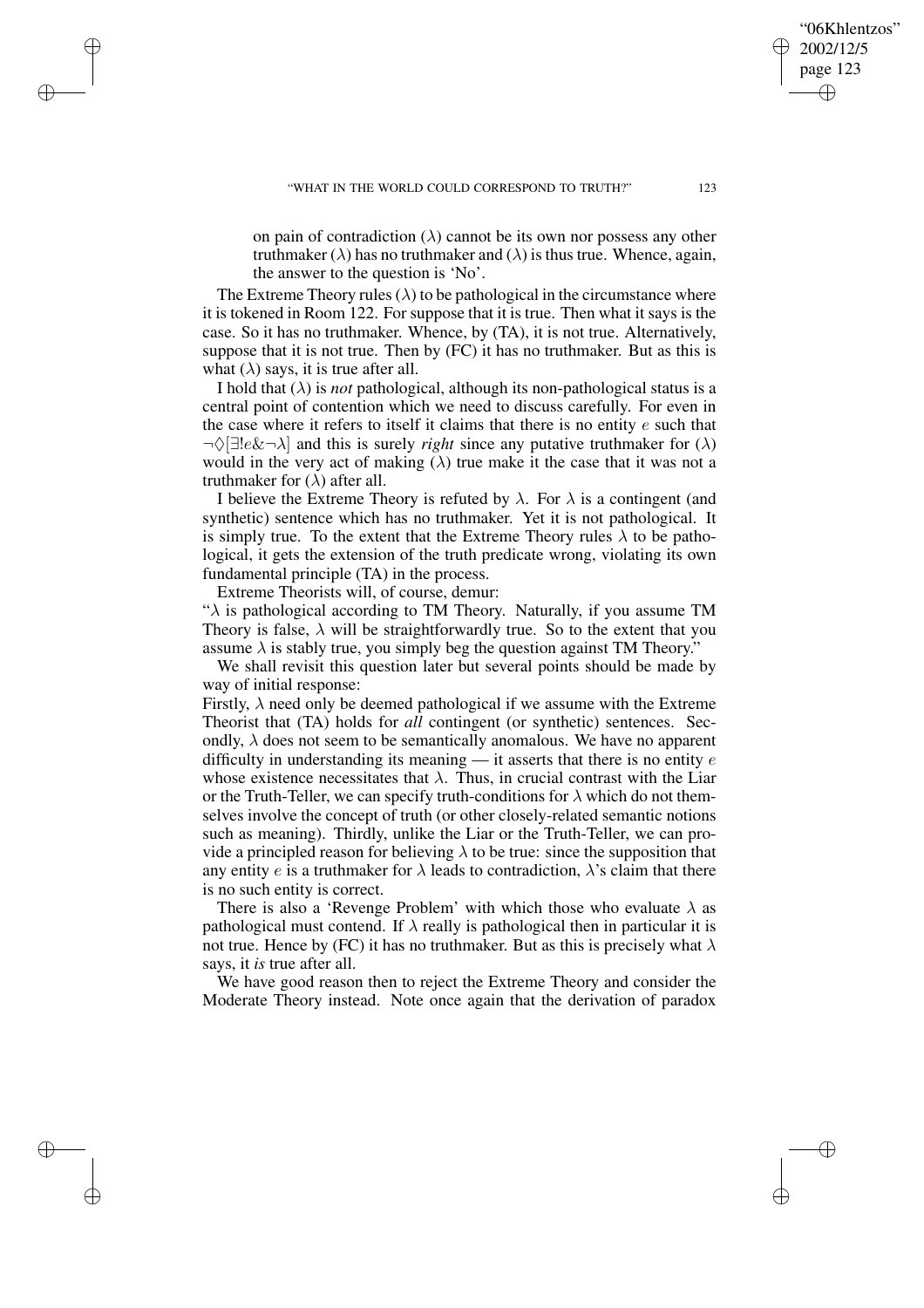"06Khlentzos" 2002/12/5 page 124 ✐ ✐

✐

✐

## 124 DREW KHLENTZOS

from  $\lambda$  cannot formally proceed for the Moderate Theorist. For  $\lambda$  is a negative existential and (TA) is deemed by some Moderate Theorists to apply only to *atomic* sentences. But why should logical form matter?

Barry Smith and Peter Simons have an answer. They reject the 'Truthmaker Maximalism' which consists in an unrestricted acceptance of (TA). To believe that (TA) applies to sentences of any logical complexity, they think, is to confuse ontological form with logical form. It is just this confusion which impels some to countenance facts in their ontologies, they believe.

But however plausible this view may be (and I think it *is* independently plausible) it does not address the difficulty raised by  $\lambda$ . For it is not the logical form of the sentence  $\lambda$  which mandates the need for a truthmaker but rather its *content* — it claims that there is no truthmaker for the sentence written on the board in Room 122. Once that sentence has been identified  $(\lambda)$  will be false or true respectively according to whether that sentence has a truthmaker.

The property of being a truthmaker for  $\lambda$  is, in the context specified above, a property which, I think, determinately applies or fails to apply to exactly one object: the sentence satisfying the description 'the sentence written on the board in Room 122'. Furthermore, it is not only a determinate matter but I believe also a decidable one, as indicated above, whether the property of being a truthmaker for  $\lambda$  applies or fails to apply to the sentence identified, viz.  $\pi$  or  $\lambda$ .

Conceived thus, the property of not having a truthmaker may as well be treated as the negation of a logically unstructured property, with  $\lambda$  represented as  $\neg$   $T[\iota xWx]$  and the decision procedure above conceived as a procedure for detecting the presence of  $T$ , the truthmaker property. There is no need to 'trawl through' an infinite or continuous domain to use Barry Smith's evocative metaphor, in order to verify  $\neg$   $T[\iota xWx]$ . In this sense, then, the fact that it can be represented as a negative existential is entirely irrelevant to the question of whether  $\lambda$  has a truthmaker or not.

So is the door open to the Moderate TM theorist to accept  $\lambda$  as true? Well suppose the Moderate theorist is prepared to accept that  $\lambda$ , inscribed on the board in Room 155, is true because it *has* a truthmaker in the form of the existence of a sentence written on the board in Room 122 , 'Pigs can fly', which has no truthmaker. Can s/he also then turn around and accept that  $(\lambda)$  as inscribed on the board in Room 122 is true because it *lacks* any truthmaker?

It is hard to see how any TM theorist could accept that without betraying their most basic intuitions about the relation between truth and being. What could it mean to such a theorist to say what we have just said — that  $\lambda$  as inscribed on the board in Room 122 is true because it *lacks* any truthmaker? Indeed, there is enormous pressure on any such theorist to acquiesce in the

✐

✐

✐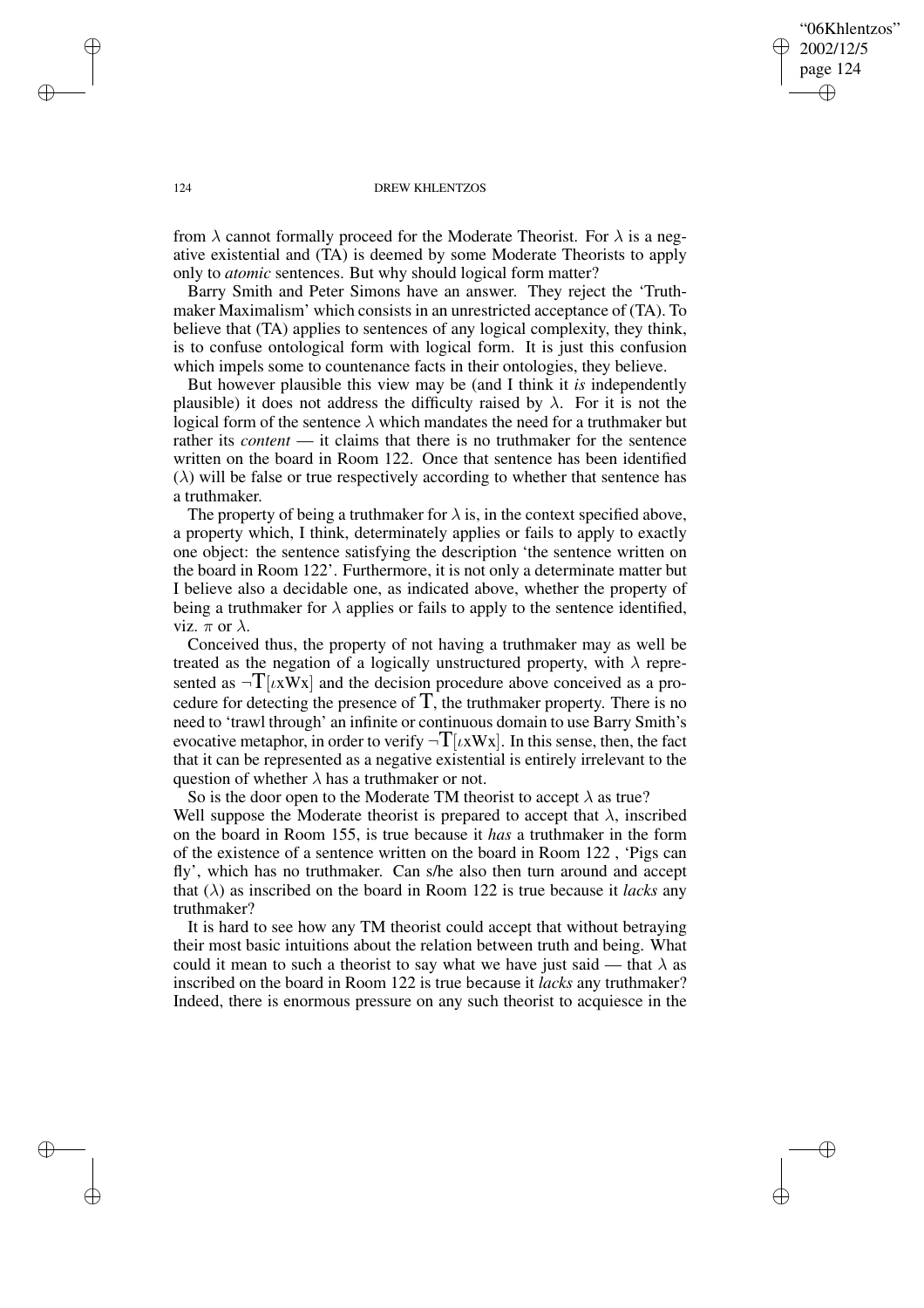✐

✐

✐

conclusion that a sentence lacking a truthmaker is *false*, not true. All that distinguishes the Moderate TM theorist from the Extreme theorist is that whilst the latter unreservedly endorses the inference from  $(1)$  p lacks a truthmaker to  $(2)$  p is false, the Moderate theorist restricts the type of sentences that the variable  $p$  can range over to some favoured class — the primary or atomic ones. For the Moderate TM theorist just as much as his Extreme counterpart it would seem that there are no sentences which are true *because* they lack truthmakers. There are only sentences which lack their own distinctive truthmakers, ones whose truth supervenes upon the truth of primary sentences for which there must indeed exist, on pain of falsehood, truthmakers.

Yet in both cases for the example of  $\lambda$  above, we want to say, what 'makes'  $\lambda$  true is that the definite description 'the sentence written on the board in Room 122' refers to a sentence that lacks a truthmaker —  $\pi$  in the non-selfreferential case,  $\lambda$  in the self-referential case.

We want to say this but can the Moderate Theorist afford to do so?  $\lambda$ 's-referring-to-a-sentence-that-lacks-a-truthmaker had better not be construed as some type of entity — a fact or state of affairs, say — that makes  $\lambda$  true. Yet neither can it be a property of  $\lambda$  that it so refers if properties are entities of sorts. For then it would be a truthmaker and this would mean  $\lambda$ would (by (FC)) be true even though what it stated was false. This is patently absurd.

Yet  $\lambda$ 's-referring-to-a-sentence-that-lacks-a-truthmaker nonetheless surely is a genuine property of  $\lambda$  which explains why the self-referential and nonself-referential tokens of  $\lambda$  are both true. More, the truth of  $\lambda$  is ontologically grounded in the existence of this very semantic or representational property which it possesses. How can the Moderate Theorist concur yet pull back from acknowledging that property as a truthmaker?

It is hard to see how the Moderate Theorist can do so, yet do so s/he must if s/he is to avoid the gross absurdity above. But to the extent the Moderate Theorist is prepared to accept that  $\lambda$ 's being true can be determined in one context by the existence of a truthmaker for it and in the other by the nonexistence of a truthmaker for it, s/he accedes to a radical context-dependence implicit in the very notion of truthmaking.

Such radical context-dependence threatens to stymie any interesting generalizations about the relation between truthmakers and truthbearers. For, as  $\lambda$  is tokened in a given context C,  $\lambda$ 's being true is not in general determined by the context C's supplying a truthmaker for it. Whether it is the existence of a truthmaker or the nonexistence of any such entity which determines in a context whether a certain sentence is true or not can, according to this view, apparently depend on purely contingent features of that context. If so, how can there be any interesting theory of truthmaking? How can there be any interesting connection between truthmaking and truth? More pressingly, how

"06Khlentzos" 2002/12/5 page 125

✐

✐

✐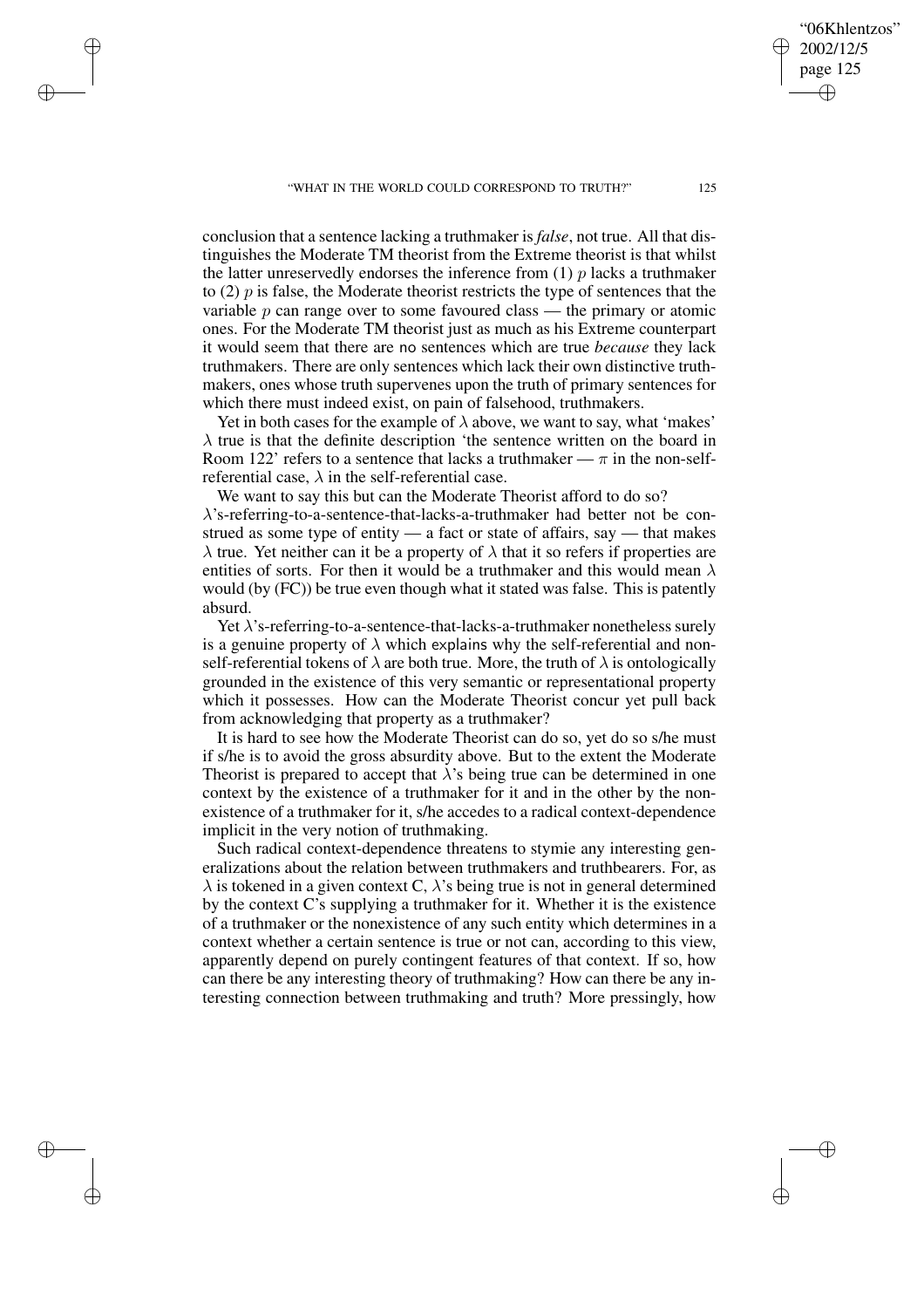"06Khlentzos" 2002/12/5 page 126 ✐ ✐

✐

✐

## 126 DREW KHLENTZOS

can it be that *for TM theorists* the truth of any sentence is determined in a context by the non  $-$  existence of a truthmaker for  $it?$ <sup>18</sup>

A natural response for the TM theorist at this point is to classify the property of being a truthmaker for  $\lambda$  as either unstable or else context-dependent. The first type of view could then track the views of Revision Theorists such as Gupta and Belnap in dealing with the semantic paradoxes. The second could draw on the work of Contextualists such as Parsons and Burge.<sup>19</sup>

Now there is something undeniably attractive about the idea that the property of being a truthmaker for  $\lambda$  is an unstable one. For consider what actually occurs. You write  $\lambda$  on the board in a room the identity of which has been kept from you, knowing that in one of the rooms the sentence 'pigs can fly' has been penned. You then find out which room you are in and identify the sentence written on the board in Room 122 as the very sentence you have written,  $\lambda$ . You conclude at this initial stage that on pain of paradox the sentence you have just written,  $\lambda$ , has no truthmaker. But then you reflect that the very sentence which  $\lambda$  *refers to* as having no truthmaker is indeed a sentence that has no truthmaker. So at this first reflective stage you conclude that  $\lambda$  *does* indeed have a truthmaker after all — to wit,  $\lambda$  itself. Further reflection convinces you that this cannot be so. So at Stage 2 of the process of reflection, you conclude that  $\lambda$  has no truthmaker after all. And so the process iterates flipping between affirmative and negative replies to the question "Does  $\lambda$  have a truthmaker?"

Unfortunately, though, the glossy advertizing for a Revision Theory of Truthmaking does not match with the reality. The property of being a truthmaker cannot possibly be an unstable one if truthmaking is conceived in the way truthmaker theorists intend. For according to them, truthmakers are *entities* which *exist* and whose *mere existence* necessitates the truth of those sentences they make true. Short of having  $\lambda$  pop in and out of existence at successive stages, there is no way in which it could make itself true at one stage and then turn around and not make itself true at alternating stages.<sup>20</sup>

<sup>18</sup> The problem is thus not simply context-dependence. Of course the Moderate TM theorist can allow that tokens of the same sentence type true in one context may be false or without truth-value in another. The problem is to make sense from the perspective of such a theorist of the claim that a given token sentence is true in a context *because* it lacks a truthmaker.

<sup>19</sup> See the articles by these authors in Martin, *loc. cit.*

<sup>20</sup> Even if the Revision Theory of Truthmaking could be formulated in such a way as to avoid this problem there are variants of the  $\lambda$  case with which it would have to deal, such as Stable TM:

 $(y)$  ( $\psi$ ) has no stable truthmaker.

Presumably  $(\psi)$  is not only true but stably true? The intuitions we have about the 'instability' of 'is its own truthmaker' when applied to  $(\lambda)$  in my view simply feed into our computations as we decide whether that sentence has a TM or not. On pain of inconsistency then, it cannot.

✐

✐

✐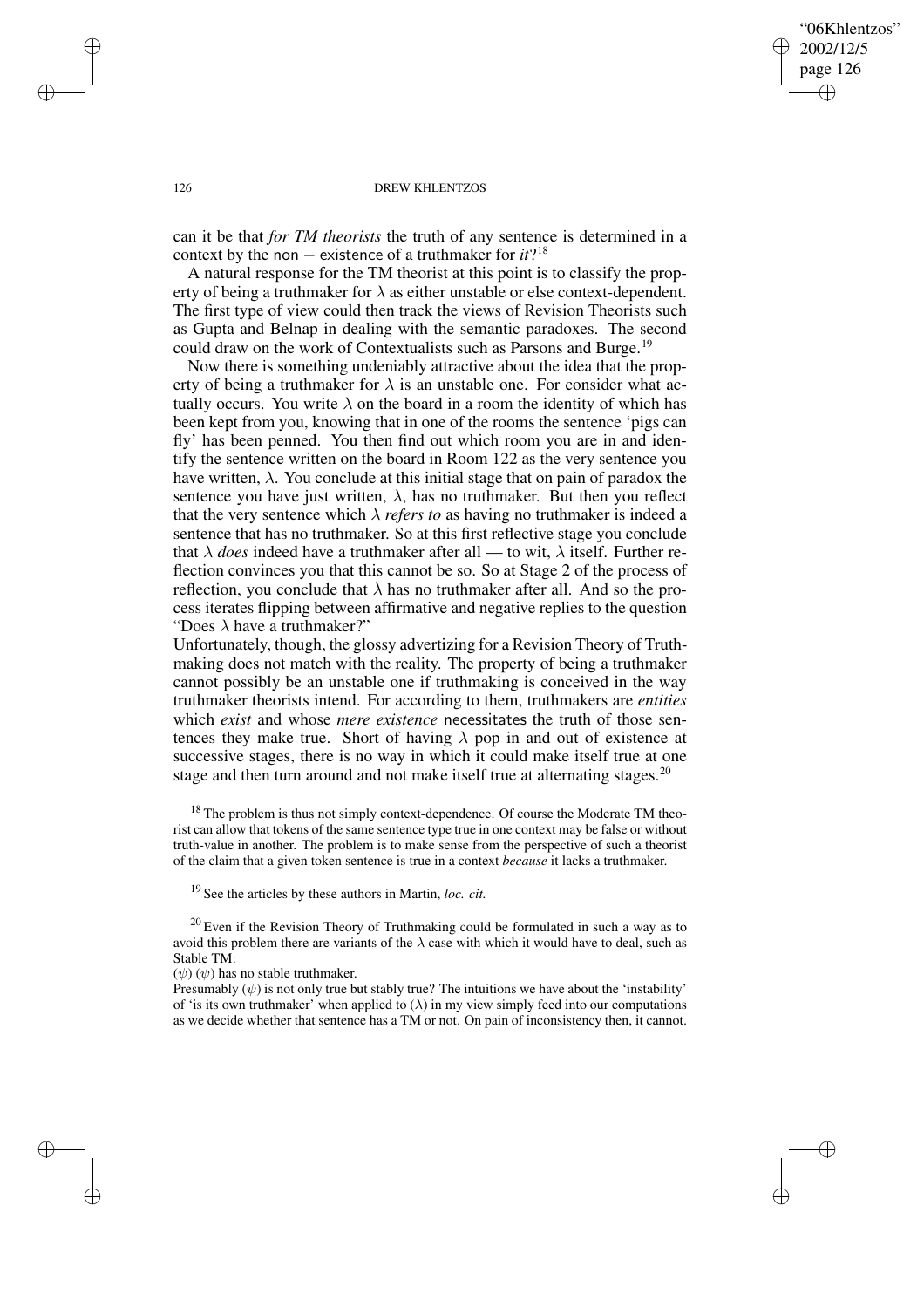✐

"06Khlentzos" 2002/12/5 page 127

✐

✐

As to Contextualist approaches, the idea is, presumably, that the necessitation relation between truthmaker  $e$  and truth  $t$  is to be relativized to context and that subtle shifts in context occur in the stages of evaluating the truth of λ. So whilst in one context of evaluation,  $C_k$ ,  $e \models t$ , in a successor stage  $C_{k+1}$ ,  $\neg$ ( $e \models t$ ).

This proposal gives rise to a flurry of questions — 'What determines that there has been a shift in context aside from the need to avoid paradox?' 'Can the *TM theorist's* necessitation relation be relativised to context in the manner envisaged by Contextualists?' 'If there is no change in what exists as we move from one context to another how can there be a change in what truths are made true in successive contexts?' ... to mention only a few. There is in addition an analogue of the usual worry about Contextualism that if we introduce a predicate true of all and only the contexts of evaluation then a Strengthened Non Truthmaker variant of the original example can be formulated:

 $(\kappa)$   $(\kappa)$  *has no TM in any context.* 

Finally, there is a more sophisticated version of  $(\lambda)$  to be developed below with which Contextualism is apparently powerless to cope since it involves the very same context of evaluation. The ploy of barring quantification over contexts is useless against it.

It might be thought that the TM theorist could simply rule out of consideration sentences that are self-referential. But a ban on self-reference is too draconian to even contemplate even for those sentences that are explicitly self-referential.

The TM theorist presumably does want to say that it is the sentence  $(\sigma)$ below which makes itself true:

*(*σ*) This sentence contains five words*

Some sentences apparently are their own truthmakers. We must not, therefore, impose a blanket ban on self-reference if we are to explain this fact. Moreover, as Kripke showed, the contextual production of de facto selfreferential sentences is not something that can be ruled out by either fiat or foresight and even if it could, there are still those non self-referential versions of the Liar with which we would need to contend, a truthmaker analogue of which would be the infinite sequence of sentences:

*(2) All of the subsequent sentences lack a truthmaker*

*(3) All of the subsequent sentences lack a truthmaker*

*(4) All of the subsequent sentences lack a truthmaker*

... ... ...

✐

✐

✐

✐

Again, unlike the case for the Descending Liar on which this sequence is based, there is a consistent assignment of truth-values to the sentences in the sequence which is, moreover, intuitively correct — the sentences in the infinite sequence are all true.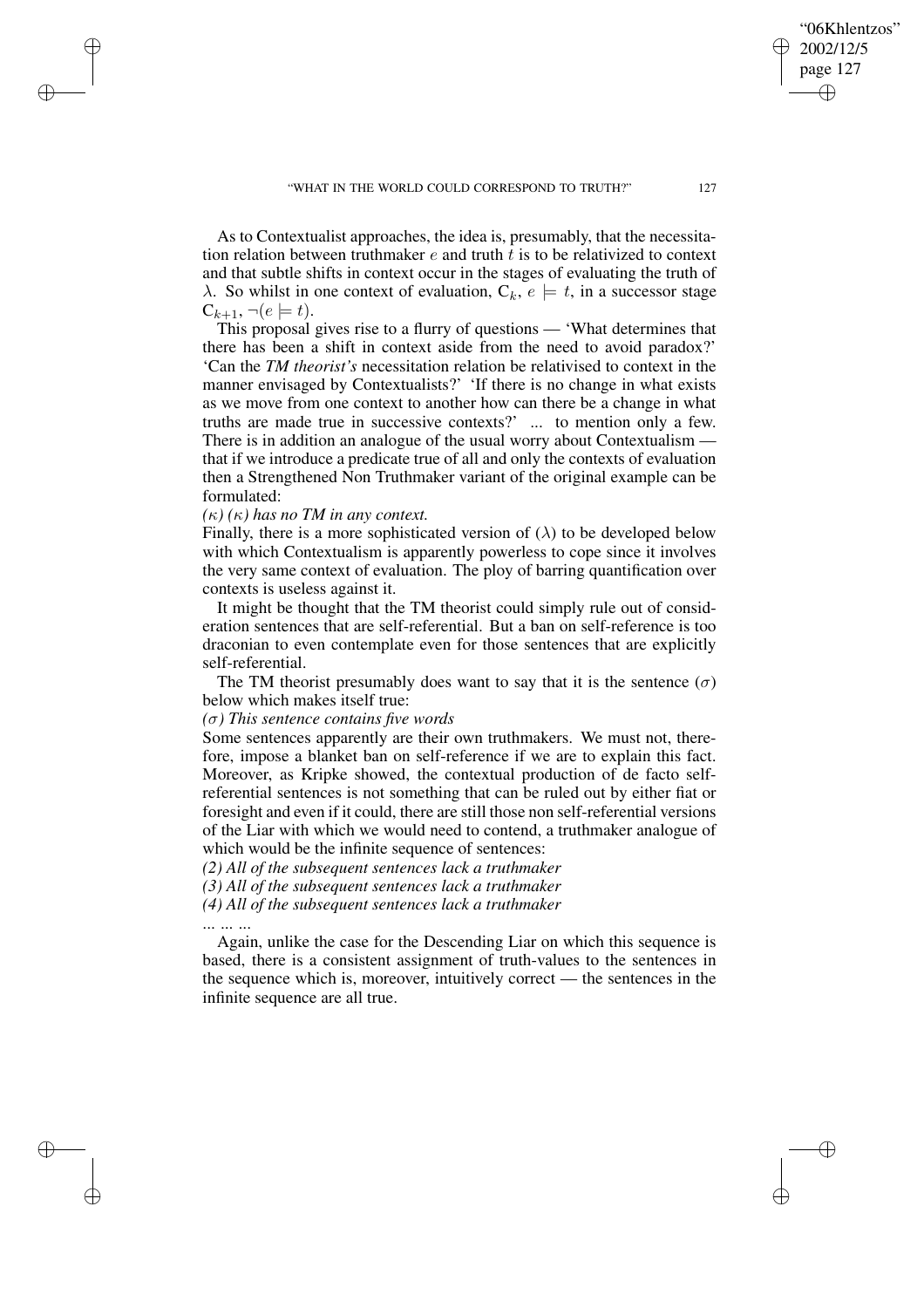## "06Khlentzos" 2002/12/5 page 128 ✐ ✐

✐

✐

## 128 DREW KHLENTZOS

As far as I can see the Moderate Theorist has only one credible way to defend the truth of  $\lambda$  — it is to contend that what makes  $\lambda$  true is that its negation lacks a truthmaker.

This is to endorse a Truthmaker analogue of the Negation Principle: *(N)* ¬p *is true iff* p *lacks a truthmaker*

This does appear to deal with  $(\lambda)$ . For 'The sentence written on the board in Room 122 has a truthmaker' in the envisaged context is false when the sentence written on the board there is  $(\lambda)$  as the latter states 'The sentence written on the board in Room 122 has no truthmaker'. ... Success at last?

Maybe. There is something very odd about the attempt to ground  $\lambda$ 's truth in the lack of a truthmaker for its negation however. The oddness was manifest in the TM theorist's puzzle about how  $\lambda$  could be true *in spite of the fact* that it *lacked* a truthmaker. To a semantic theorist, this puzzle should sound incomprehensible, For on such views  $\lambda$  *says* that it lacks a truthmaker. That is,  $\lambda$  is true *on condition that* it lacks a truthmaker. So if  $\lambda$  is true this can only be *because* it lacks a truthmaker and *not*, as TM theorists aver, because its negation does. How can it then be a puzzle that  $\lambda$  is true when it lacks a truthmaker given that this is precisely what the sentence states, what satisfaction of its truth-condition demands?

The fact is that there is an irresoluble conflict between the demands imposed by the semantic or at least truth-conditional analysis of  $\lambda$  and the requirements of TM theory. The truth-condition of  $\lambda$  demands the nonexistence of a truthmaker for it, TM theory demands the existence of one. Something has to give and it is TM theory which must give if our sentences are to mean what we take them to mean. Which, indeed, it does. For it is only because  $\lambda$  itself lacks a TM that the negation "the sentence written on the board in Room 122 has a truthmaker" comes out false.

Frustrated in their attempts to adequately explain its truth, Moderate Theorists might wish to revert to evaluating  $\lambda$  as pathological after all. I can think of four sorts of reasons which might be used to justify this claim. The first is that there is in fact a direct argument which establishes the pathological status of  $\lambda$ . The second is the idea that in certain contexts, tokens of a given sentence type can either fail to express a proposition or else fail to express a truth-apt proposition. The third is that the truthmaking relation is irreflexive. The final one is that it is semantically illicit for a sentence to quantify over its own truthmakers.

What direct argument could be used to establish the pathological status of  $\lambda$ ? Presumably, one of this sort:

"Suppose the argument for  $\lambda$ 's non-pathological truth is accepted. Then what we have is that  $\lambda$  is a sentence that lacks a truthmaker. But lacking a truthmaker is a property  $\lambda$  has in virtue of which it is true. Call this property P. Then P exists and the sentence 'P exists' entails  $\lambda$ . Hence,  $\lambda$  does have a

✐

✐

✐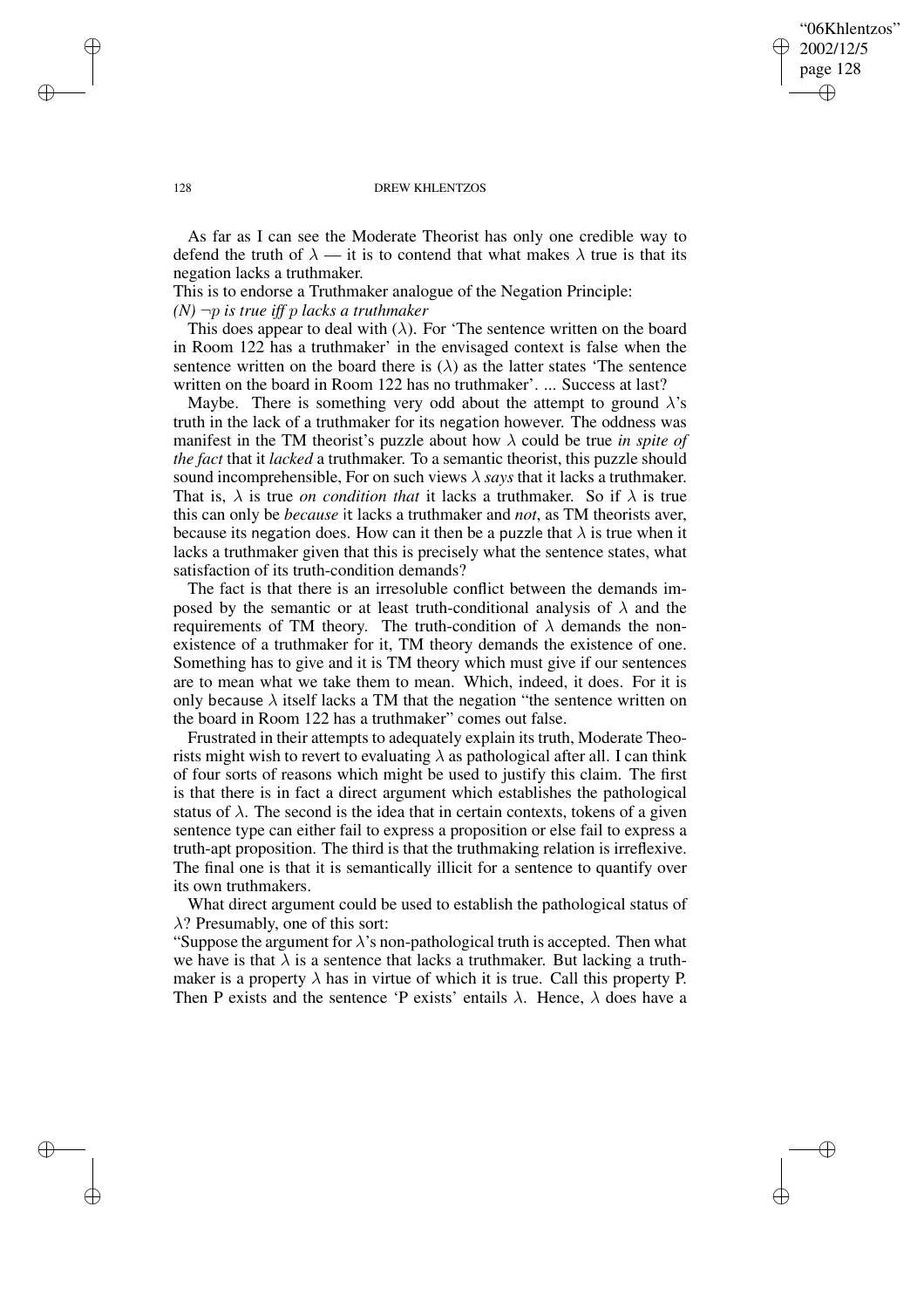✐

✐

✐

truthmaker after all — viz. P — and so the supposition that  $\lambda$  is stably true must be rejected."

Unfortunately this argument is fallacious. The property of lacking a truthmaker cannot itself be a truthmaker for  $\lambda$ . Lacking a truthmaker is not an existing entity that can be used to ground the truth of any sentence, least of all  $\lambda$  for it is not an existing entity at all. To see why we only need to observe that the property in question is, using the familiar lambda abstraction notation, the following:  $\lambda x$ .  $\neg \exists e, e \models x$ . It cannot simultaneously be that property and discharge the role of truthmaker for the sentence in question because to do the latter it would have to also be a property satisfying the condition of being a truthmaker,  $\lambda x$ .  $\exists e$ .  $e \models x$ . No property can consistently satisfy both requirements.

What of the idea that  $\lambda$  fails to express a proposition? For reasons noted already, it is implausible to believe that  $\lambda$  even when inscribed on the board in Room 122 simply fails to express any proposition at all. Perhaps it fails to express a truth-apt proposition then? But what is supposed to determine that when  $\lambda$  is inscribed on the board in Room 155 it does express a truth-apt proposition but when inscribed on the board in Room 122 it does not? It had better not be that in the latter case but not the former paradox results once the context is determined since that proposal is flatly circular.

Suppose I write on the board in Room 122 the following words: *(*ι*) Someone somewhere has just penned a sentence that lacks a truthmaker* Then according to the proposal under review my written words can articulate a truth-apt proposition if but one person, perhaps on the other side of the world, writes 'Pigs can fly'. But how can the truth-*aptness* of my inscription depend upon the truth of words someone the other side of the world writes? To the contrary, it seems clear that the other person's inscription can ground the truth of mine only because mine already had truth-conditions which the sentence 'Pigs can fly' satisfied — the existence of a sentence lacking a truthmaker does not magically spirit these truth-conditions into existence.

Roy Sorensen has recently drawn attention to an interesting relative of the Liar deriving from Russell which he calls the No-No Paradox.<sup>21</sup> The Liar is sometimes presented in the form of the Card Paradox — on one side of a card is printed 'The statement on the other side of this card is false' and on the other 'The statement on the other side of this card is true.' But suppose that on the other side one had found not the latter but rather 'The statement on the other side is false'? The example is not paradoxical since it is consistent to assign truth to one token and falsehood to another. The problem, as Sorensen points out, is that any such assignment is completely arbitrary.

<sup>21</sup> "Truthmaker Gaps" in his *Vagueness and Contradiction*, OUP (forthcoming).

"06Khlentzos" 2002/12/5 page 129

✐

✐

✐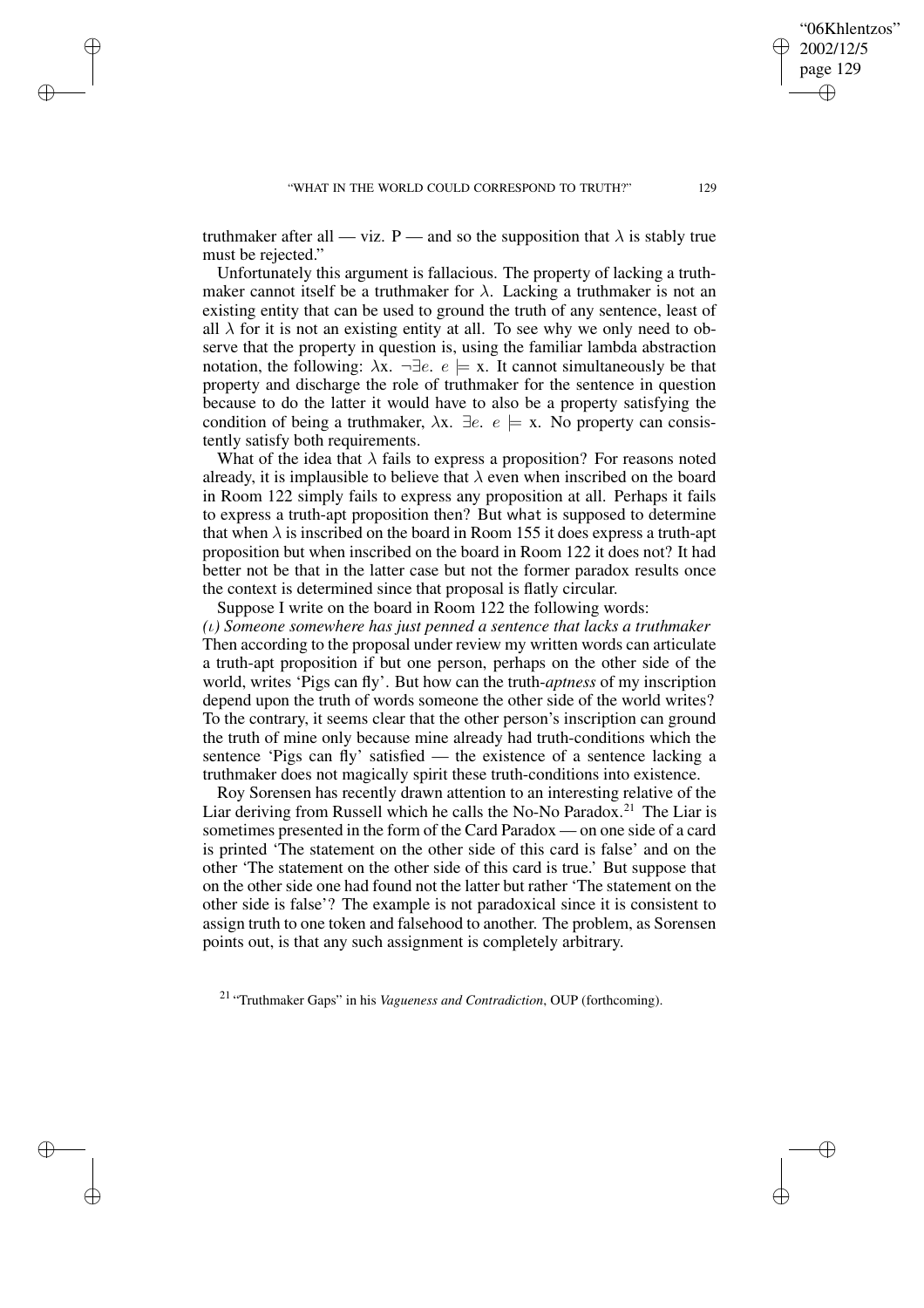## "06Khlentzos" 2002/12/5 page 130 ✐ ✐

✐

✐

## 130 DREW KHLENTZOS

Consideration of a truthmaker variant of Sorensen's No-No example leads to a response to the third suggestion that truthmaking is intrinsically irreflexive. So consider once more:

*(*ι*) Someone somewhere has just penned a sentence that lacks a truthmaker* Suppose now that someone else somewhere writes the very same words and that my inscription and his are the only inscriptions produced at the time indicated. Note here there is a single context in play and so Contextualist responses are ineffective.

TM theorists who require the TM relation be irreflexive limit the expressive capacities of sentences like  $\lambda$  and  $\iota$  when tokened by themselves in contexts that force self-reference. However in the case described, there are two distinct tokens of  $\iota$ . Call these  $\iota_1$  and  $\iota_2$ . We can grant to the TM theorist that neither of these tokens could express its own pathological status were it to be the only token produced in a contingently self-referential context. But this is not the situation here. The symmetry of the situation suggests that we must accord the same semantic status to both  $\iota_1$  and  $\iota_2$ .

So there are 3 cases for the Moderate Theorist to consider:

(a)  $\iota_1$  and  $\iota_2$  are both true. This they cannot be unless both lack truthmakers as each token must be grounded by at least one sentence that lacks a truthmaker (and neither inscription can ground itself). Suppose this is so. Then  $\iota_1$  makes  $\iota_2$  true because it lacks a truthmaker and  $\iota_2$  makes  $\iota_1$  true because it lacks a truthmaker. So both  $\iota_1$  and  $\iota_2$  have truthmakers after all. Whence  $\iota_1$  and  $\iota_2$  cannot both be true.

(b)  $\iota_1$  and  $\iota_2$  are both false. This means that both have truthmakers. But then by (FC), both are true not false. Whence  $\iota_1$  and  $\iota_2$  cannot both be false.

(c)  $\iota_1$  and  $\iota_2$  are both pathological. But then both lack truthmakers. So then  $\iota_1$  makes  $\iota_2$  true and  $\iota_2$  makes  $\iota_1$  true. This means  $\iota_1$  and  $\iota_2$  are both true. Whence  $\iota_1$  and  $\iota_2$  cannot both be pathological.

This, I think, is a far more worrying example for TM theory than the original one since if the analysis above is correct, not even the pathological status of both token inscriptions can be defended! Furthermore, it is a problem for Moderate TM theory just as much as for its Extreme variant. For all that theory tells us is that (*ι*) will be true in the circumstances if either  $i_1$  or  $i_2$ lacks a truthmaker. Since nothing in the things that exist in the context could explain how one inscription could be grounded as true and yet the other not, *both* must lack truthmakers. But then if this is so  $\iota_1$  can serve to ontologically ground  $\iota_2$  and  $\iota_2$  can ground  $\iota_1$ . Whence both inscriptions have truthmakers after all. But then each inscription of (ι) comes out *false*, not true, since there is no inscription which lacks a truthmaker.

By way of contrast, the theory that classifies  $\lambda$  as a true sentence that lacks a truthmaker classifies both  $\iota_1$  and  $\iota_2$  as simply true. Each inscription is a true sentence that lacks a truthmaker. For the reasons already discussed

✐

✐

✐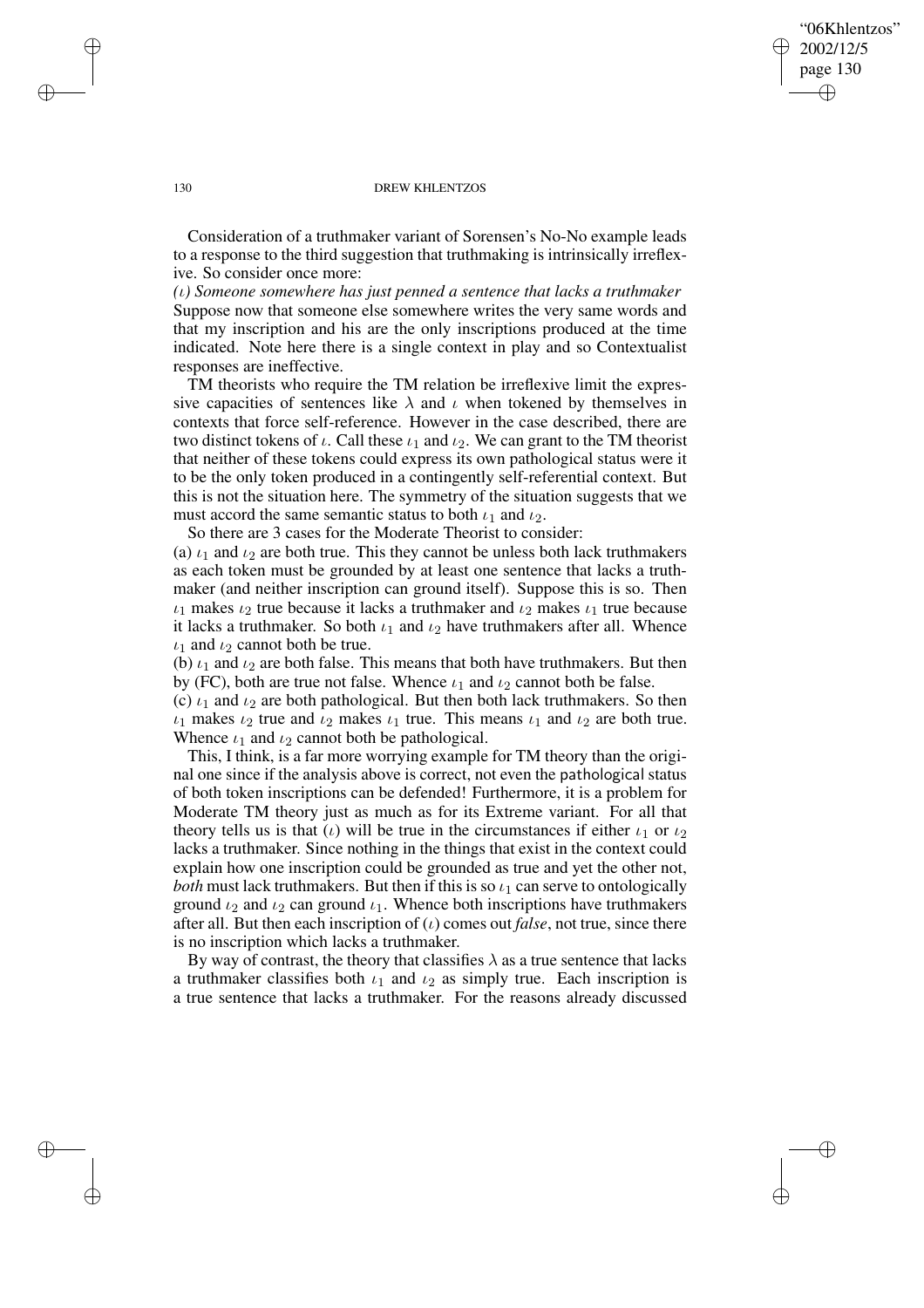✐

✐

✐

neither token can be its own truthmaker. But if any one is a truthmaker for the other then that latter one cannot be the sentence that lacks a truthmaker.

By symmetry, if  $\iota_1$  cannot be a truthmaker for  $\iota_2$  then  $\iota_2$  cannot be a truthmaker for  $\iota_1$ . So neither  $\iota_1$  nor  $\iota_2$  can be truthmakers for the other. Whence, neither  $\iota_1$  nor  $\iota_2$  have truthmakers and thus both  $\iota_1$  and  $\iota_2$  are true. Each inscription is true because it is satisfied by a sentence that lacks a truthmaker, not because it is 'made true' by itself or the other inscription. The mere existence of the same sequence of marks halfway across the world does not entail that the inscription in front of you now is true. To the contrary, it is the fact that both inscriptions *lack* truthmakers which entails that, given that this is just what they say, both are true.

A different suggestion about the source of pathology for  $\lambda$  and  $\iota$  is that it is semantically illicit for a sentence to speculate about its own possible truthmakers. Sentences that do so are semantically anomalous to the extent that they try to preempt the metaphysical question of whether there is some entity outside them that grounds their truth.

This suggestion faces a powerful objection, though. Proofs are surely bona fide truthmakers for mathematical assertions — the mere existence of a proof of a mathematical assertion entails that it is true. If we impose a ban on sentences that mention their own truthmakers, however, Goedel sentences become pathological!

This point can be generalized. There are truthmaker theorists who hold that truthmakers just are proofs.<sup>22</sup> One does not have to be committed to Anti-Realism to hold this — one might simply understand the demand for a truthmaker as an epistemic demand for conclusive warrants for all the claims we believe. Given this interpretation of 'truthmaker' then, all of our 'pathological' examples are to be understood as self-referential claims about the existence and non-existence of proofs for them. *They* are pathological then if and only if *Goedel sentences* are.

My conclusion is that neither the Extreme nor the Moderate TM theory can adequately account for  $\lambda$  and both are completely unable to handle  $\iota$ . The Extreme Theory misclassifies an unproblematically true sentence as pathological. The Moderate Theory empties itself of all explanatory power in an effort to explain how  $\lambda$  and  $\iota$  could be true. But this latter it cannot do. What is the upshot of all this? Is it that there are no such things as truthmakers or that they are far rarer than most truthmaker theorists had hoped? I take it that the moral of our investigation of TM theory through the example of  $\lambda$  is that it cannot be defended in any form. Even the simple cases used to motivate the theory offer at best equivocal support. Take simple existential statements.

<sup>22</sup> One such theorist is Goran Sundholm. See his "Existence, Proof and Truthmaking: A Perspective on the Intuitionistic Conception of Truth", *Topoi* 1994: 13 (2), pp. 117–126.

"06Khlentzos" 2002/12/5 page 131

✐

✐

✐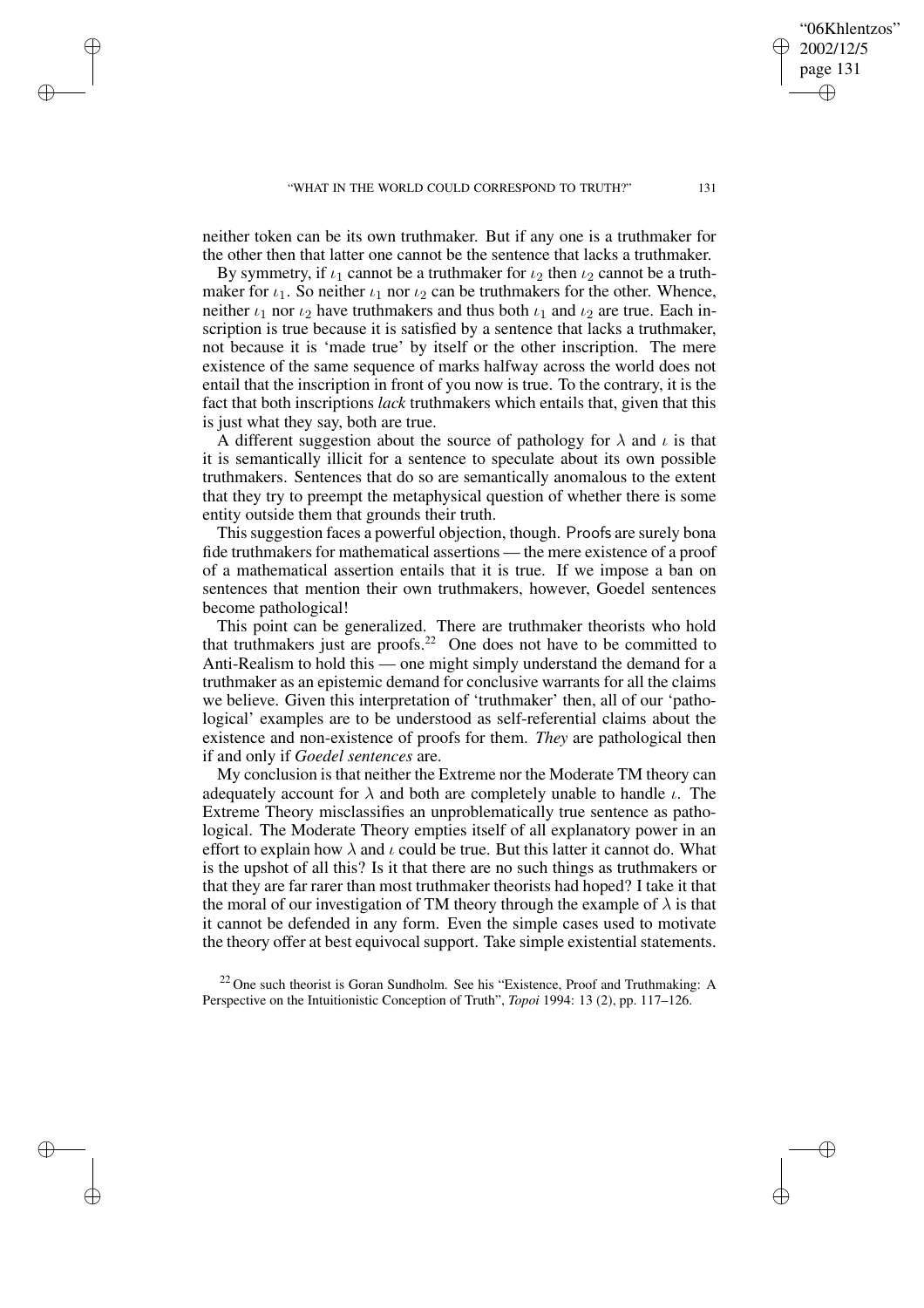## "06Khlentzos" 2002/12/5 page 132 ✐ ✐

✐

✐

#### 132 DREW KHLENTZOS

I point to yonder graceful bird and say 'Lo! A black swan exists'. Surely the ostended black swan is what makes my claim true, the truthmaker theorist pleads, surely the mere existence of this bird necessitates that my claim is true?

The existence of that bird is both necessary and sufficient for the truth of the sentence asserting *it* exists. But the problem is that *everyone* agrees with that.<sup>23</sup> Deflationists who claim that to assert p is true is simply to assert p would readily agree — what I mean when I utter the words 'The sentence "A black swan exists" is true' is simply that a black swan exists. No more no less. I mean to be adverting to some particular thing in the world, namely Bruce the black swan. So conceding the ontological indispensability and sufficiency of the existence of yonder black swan in regard to the truth of the sentence 'A black swan exists' is not yet to assent to a general need to ontologically ground *all* truths as per the Truthmaker Axiom.

The moral of the  $\lambda$ ,  $\emptyset$  and  $\iota$  cases was that it is sometimes the *non-existence* of certain putatively truthmaking entities which may be required for a sentence to be true. Whether it is the existence or non-existence of entities which is germane to the truth of a sentence depends, for the non-deflationist at least, on the truth-condition of that sentence.

When interpreted at any theoretically interesting level of generality, then, the Truthmaker Principle is only plausible if read pleonastically or at least non-objectually — *something* must exist whose mere existence entails the truth of our sentences. Yes indeed: *whatever it is* that satisfies the truthconditions of those sentences. Since these truth-conditions may require for their satisfaction the *non-existence* of entities just as readily as the existence of entities, there is simply no interesting general relation between the existence of entities and the truth of sentences such as Truthmaker Theory seeks to capture.

# 5. *A Proposal Concerning Facts*

Truthmaker Theory is indefensible in my view for the reasons cited. But that need not mean that the Correspondence Theory of Truth is as well. Indeed, I shall now argue for that theory by arguing for a novel view of facts as the correspondents of true sentences and a novel view of 'correspondence'.

Something should be said first, though, about the worry that theorists who admit facts into their ontology do so because they confuse ontological with

✐

✐

✐

<sup>23</sup> Everyone also agrees that since ∃!b entails ∃xSx, the mere existence of that one black swan, Bruce, necessitates that 'There are black swans' comes out true.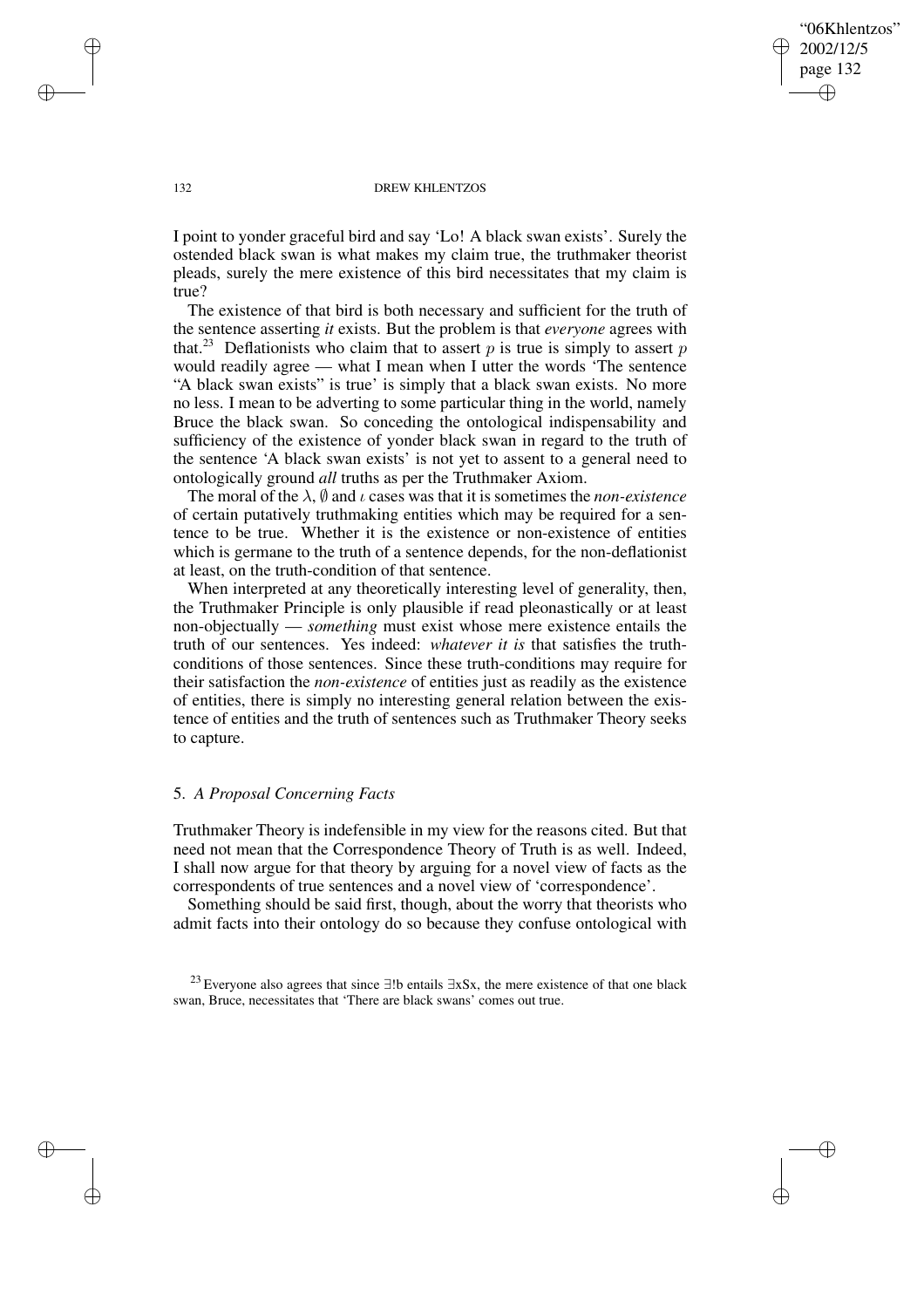✐

✐

✐

logical form. I take it that it is an important warning not to confuse ontological with logical form and that the costs of not heeding it are indeed extreme — witness 'Nothing exists'.

We must not simply assume that to every true sentence there corresponds a fact if that brings in its train negative facts and their shadowy ilk. However, one who discriminates between ontological and logical form might still wish to countenance facts.

The example of  $\lambda$  again shows why. We took the moral of our discussion of  $\lambda$  to be that the fundamental axiom, (TA), of TM theory cannot be sustained in any interesting form. It is quite consistent with this, though, to hold that in both the self-referential and the non-self-referential cases there is indeed a single type of fact that correspond to  $\lambda$  — *the fact that the sentence referred to by the descriptive phrase 'the sentence written on the board in Room 122' lacks a truthmaker*.

This is a semantic fact, a fact about the semantic or representational properties of certain sentences. Is it a pleonastic fact though? That rather depends upon what facts are to begin with. So what *are* Facts then? Facts are supposed to be not only things in the world, but things with content — items both in and about the world. This has lead to a division in opinions between those who say that facts belong to the world of sense and those who say that they belong to the world of reference, to put matters in Fregean terms.

One intuition says that there is nothing in the world that makes 'There are no goblins' true. Rather it is something missing from the world which does this — viz. Goblins. It is the absence of something rather than the presence of something which makes this sentence true. Yet another intuition says that there *is* something: the fact that there are no goblins.

What is this thing, the fact that there are no goblins, if indeed it is a 'thing' at all? If it is an item in the world, it is not just one item along with other items, for it is an item that tells us *how* the world is ... but that sounds more like the task of a statement or a theory or a belief than an entry in the book entitled 'What the world contains'. Our goblin fact would have to assume the status of a Leibnizian monad — something *in* the world reflecting information *about* the whole world.

But why is this mysterious? Something in the world that reflects information about the world is a property of the world. We live in a no-goblin type of world. That's one of the properties our world has that distinguishes it from other possible worlds otherwise identical to it. Facts, thus construed, are just properties of the world, our world that is.

One who finds this type of response mysterious is Stephen Yablo in the aforementioned article "How In The World?". After commending Robert Stalnaker's response to Lewis's famous 'Paraphrase' Argument for the existence of concrete alternative worlds that unlike ours do not actually exist, Yablo expresses puzzlement about Stalnaker's own alternative. Lewis had

"06Khlentzos" 2002/12/5 page 133

✐

✐

✐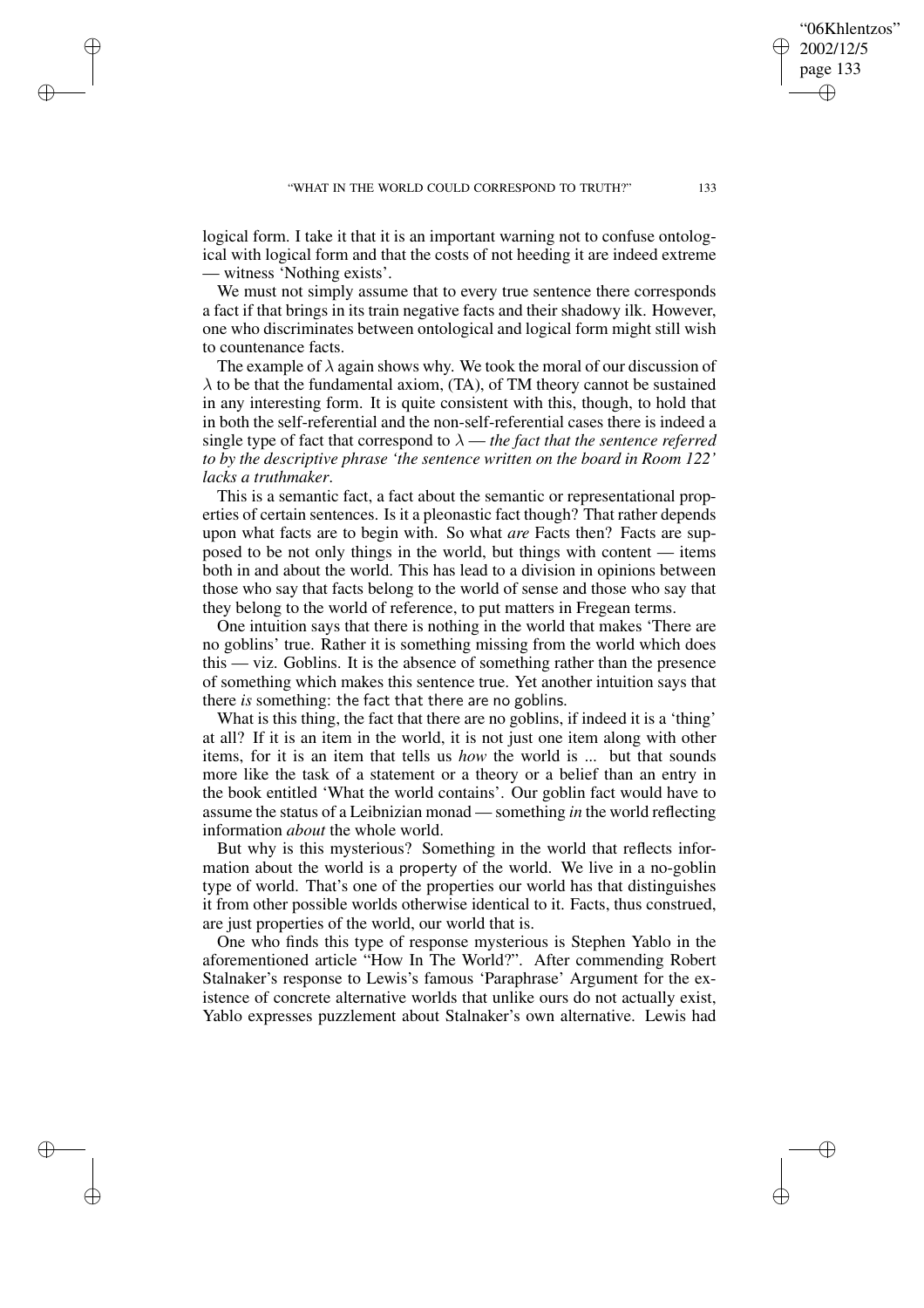## "06Khlentzos" 2002/12/5 page 134 ✐ ✐

✐

✐

#### 134 DREW KHLENTZOS

argued that there are other ways things could have been and that 'other ways things could have been' exist since things objectively could have been different from the way they actually are.

To this, Stalnaker had replied:

"If possible worlds are ways things might have been, then the actual world ought to be the way things are, rather than I-and-all-mysurroundings. But the way things are is a property or state of the world, not the world itself."

Yablo is puzzled by Stalnaker's positive claim that the statement 'the world is the way it is' is true provided it is not read as an identity claim. He worries that it makes little sense if read as a predication either. Specifically, he worries that if you interpret it as a predication, you are going to be stuck with Lewisian concrete possible worlds.

I don't see why. It is true that we can as easily say 'the way the world is is large, complicated, ...' as say 'the world is large, complicated, ...'. It is also true that in both claims the thing that is deemed large, complicated etc. is the world, I and all my surroundings, not some property that I and all my surroundings possess. 'The way the world is' refers to the sum total of the properties of the world, the totality of facts if these are, as I believe them to be, simply properties of the world. Contra Wittgenstein of the *Tractatus*, the world is not identical to the totality of facts unless objects generally are identical to the sums of their properties.

'The world is the way it is' just means that the world has just those properties that it has. To say that 'the way that the world is is large, complicated, ...' is just to say that included in the properties of the world are the following: largeness, complexity, ... Clearly this will be true if and only if that humongous object which is the world, i.e. I and all my surroundings, *is* large, complicated, ...

So we have the start of a defence of the thesis that facts are what make our beliefs true. Facts are properties of the world. Our beliefs and statements are 'made true' by how the world is  $-$  i.e. by what properties it has. A belief that a cosmic antigravity controls the expansion of the Universe or that the abortion debate is not really about the rights of foetuses are, if true, made true by our world's being a cosmic-antigravity-universe-expansioncontrolling world or a world wherein the existence or non-existence of rights for foetuses does not determine the abortion debate.

Every belief or statement we make can thus be construed as a conjecture about which world we inhabit, which properties it has. It is the role of our truthbearers to specify which properties the world has and these truthbearers will be true according to whether the world has the properties specified. The relation of 'Correspondence' in the Correspondence Theory of Truth is then

✐

✐

✐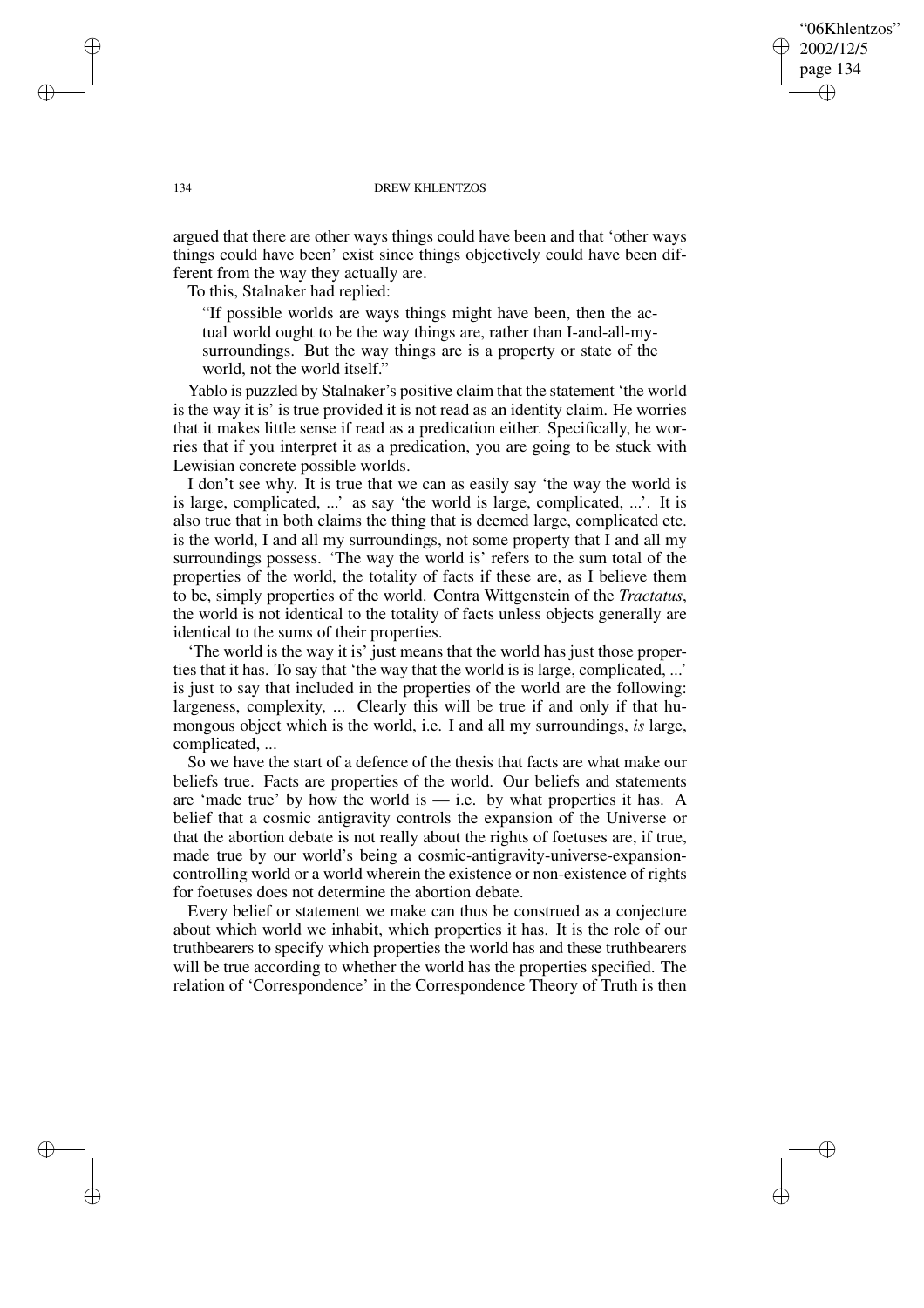✐

✐

✐

✐

✐

"06Khlentzos"

✐

just property instantiation rather than, as TM theorists aver, necessitationby-entities.

Davidson, to recall, dismisses all talk of facts as explanatorily vacuous. This seems unwarranted to me. To the extent that he acknowledges that the world is thus and so, which he clearly does, that it has certain properties and not others, Davidson ought to acknowledge that there are 'things' which 'make' our beliefs true — viz the world's having just those properties our beliefs impute to it.

Davidson's point might rather be that the mere existence of some special type of entity in the world cannot itself suffice to make a statement or belief true. He is not alone in this view, as we saw earlier. Many who resist the idea that truths need truthmakers do so in response to some such intuition. It cannot be the mere existence of some entity, some state of affairs which excludes goblins, they think, which by itself makes 'There are no goblins true'.

The examples of  $\lambda$  and its variants show that this is absolutely correct no *thing* makes  $\lambda$  or  $\iota$  true, to the contrary,  $\lambda$  and  $\iota$  are true precisely because they *lack* any entities to 'make' them true.

Yet the world's being a certain way accounts for  $\lambda$ 's being true just as much as it accounts for 'There are no goblins' being true. The world's instantiating the property of goblinlessness accounts for the sentence 'there are no goblins' being true and its instantiating the property of being the sentence referred to by  $\lambda$  which lacks any entity whose existence entails  $\lambda$ 's truth accounts for  $\lambda$  being true. But the world's instantiating a property is not itself another entity in the world but rather a mode of configuring those entities which together with their properties and relations together go to make up the world.

I think there is a deeper source of resistance to the idea of worldly facts as the correspondents of true sentences, however. It is this. No mere citation of what properties the world contains will assist in explaining why our truthbearers are true when correctly matched with the appropriate properties if there is no prior account of how those properties came to be associated with the truthbearers in the first place. The mere existence of the property of goblinlessness does not begin to explain why the sentence 'there are no goblins' has the truth-condition it has.

This, I submit, is one of the things that lies behind the complaint of explanatory vacuity that is so often levelled at the Correspondence Theory of truth. *Given* that the sentence 'there are no goblins' is understood in the way it is, though, pairing it with the property of goblinlessness does indeed explain why it is true. Facts by themselves, though, offer no solution to Brentano's problem — they presuppose one has already been provided.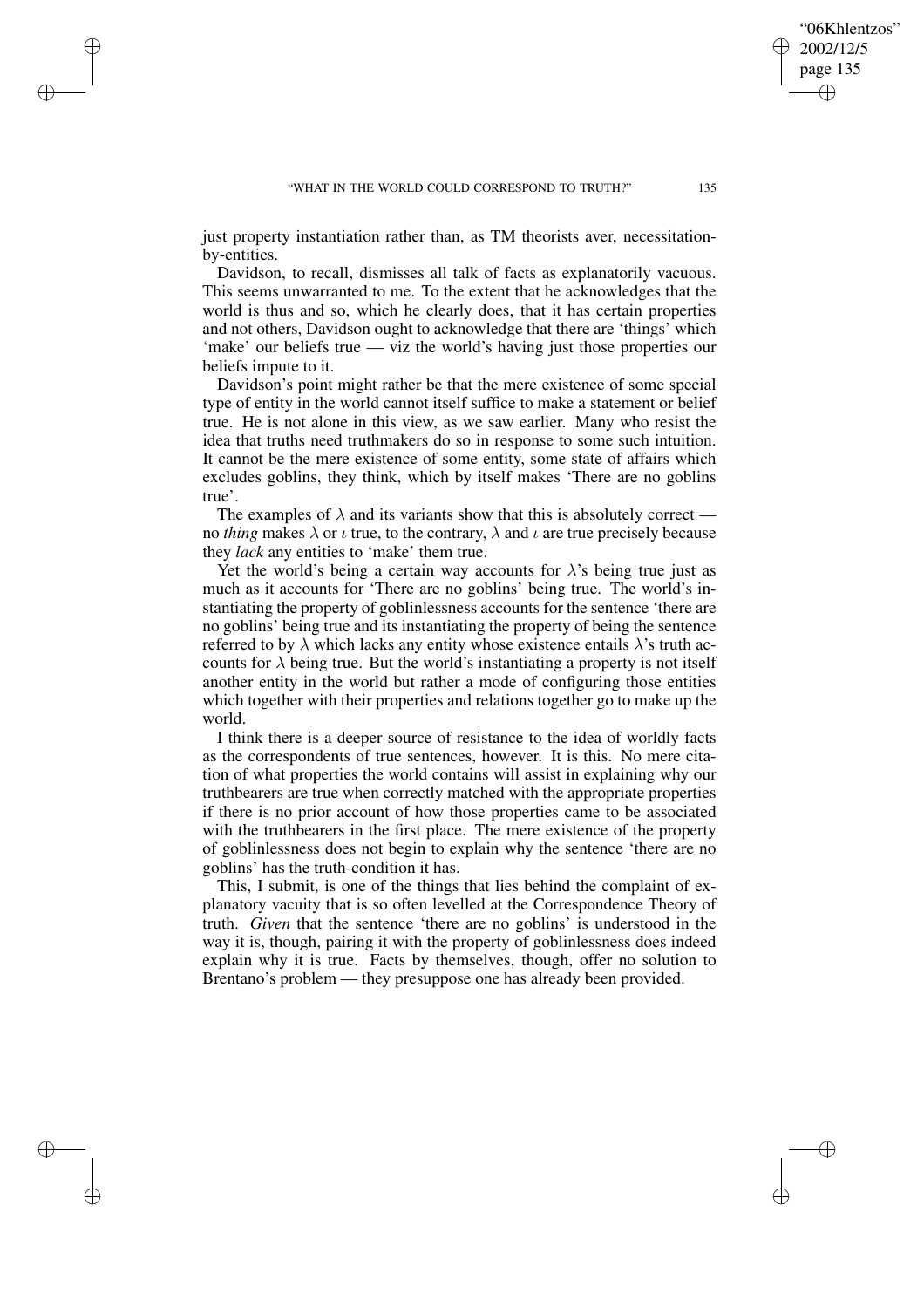## "06Khlentzos" 2002/12/5 page 136 ✐ ✐

✐

✐

## 136 DREW KHLENTZOS

## 6. *Difficulties With The Proposal*

## 6.1. *Commitment to Properties*

The basic questions to be asked about my proposal concerning facts are firstly whether there are any properties to begin with and, secondly, if there are whether the world has to be credited with any. The second question is far easier than the first. *Being approximately 14 billion years old* is a bona fide property of the world, *if* properties exist at all. *Containing neither goblins nor truthmakers* is another such property no less objective or mindindependent than the first but that view gives rise to the next challenge.

# 6.2. *Negative Properties?*

How can *lacking* something be a genuine property? Being goblinless, lacking a truthmaker etc. are negative properties, it might be alleged, and so even if there are some positive properties the world has which account for the various truths specifying those properties, the same cannot be said for negative properties — lacks, deficiencies, absences and their ilk. For there are no negative properties.

I do not know whether there are negative properties or not. I doubt that we need believe in them, though. '*The fact that* the world lacks goblins or truthmakers' certainly sounds pleonastic — a mere nominalisation of the sentence 'the world lacks goblins or truthmakers'.

I think we have good reason to concede the point for such cases, as I explain below. This does not mean that all talk of facts as properties of the world is likewise pleonastic. For we might be able to give a reason for the pleonastic character in the case of negative properties that does not carry over to their positive counterparts. Furthermore, there might be independent reason to do so since there are challenges a fact theorist must face far sterner than garden-variety negative existentials — there is for example the problem of the empty universe characterized by the counterfactually true claim 'Nothing exists'.

Just as there can be Extreme and Moderate TM theories so there can be Extreme and Moderate Fact theories. Extreme Fact theorists demand a property of the world for every true sentence, irrespective of that sentence's logical complexity. Moderate Fact theorists impressed by Truth-Conditional Semantics see no reason to accede to this demand and independent reason to resist it. For we need to semantically process sentences before we can properly determine which properties the world must have if they are to be true. For the TCS theorist, this semantic processing just amounts to an identification of the sentence's truth-condition which, for a Fact theorist will provide

✐

✐

✐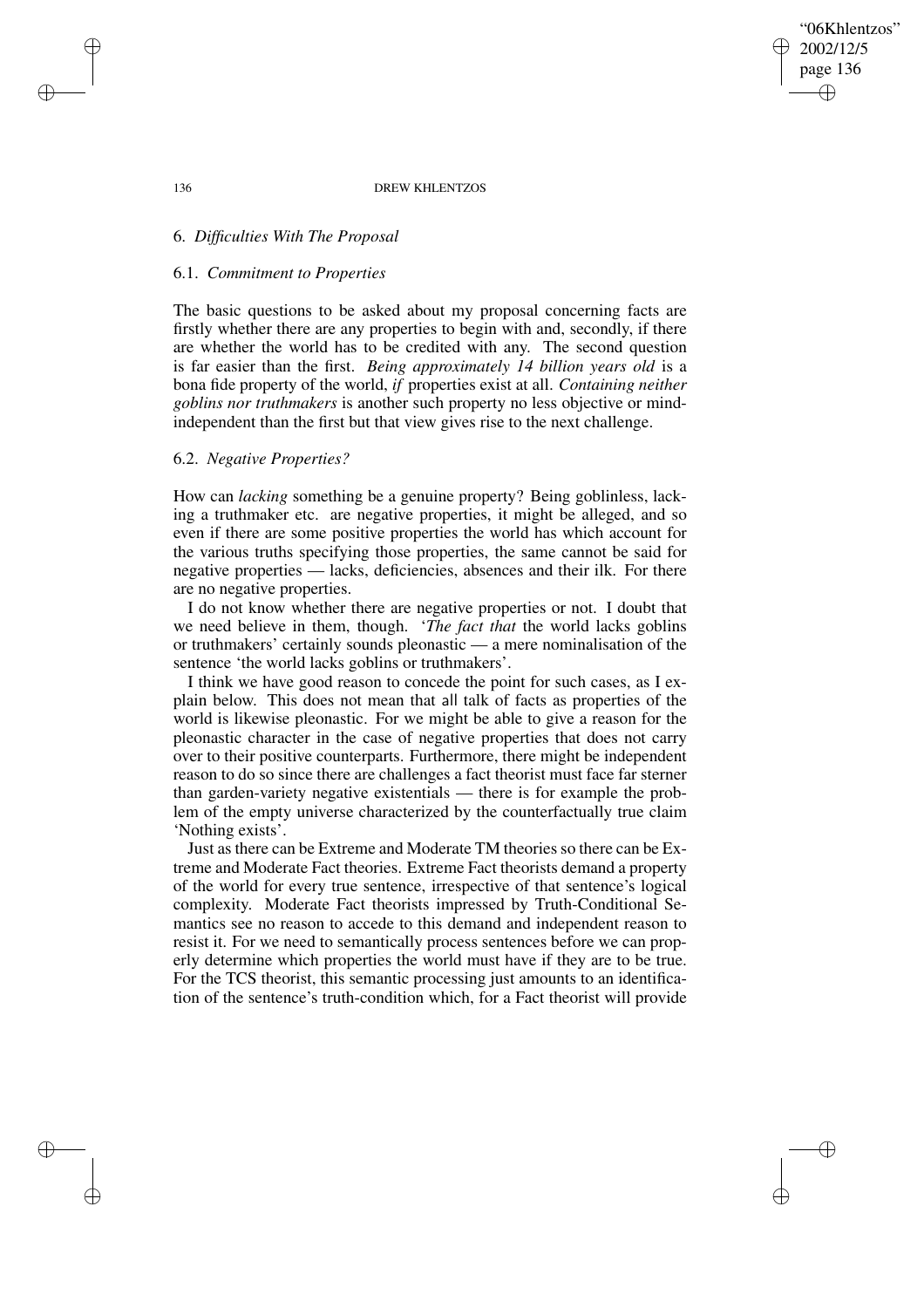a specification of the appropriate worldly property. When we encounter logically complex sentences in TCS, though, we first look to the appropriate recursion clause. In the case of 'There are no goblins' the recursion clause tells us that this sentence will be true on condition that it is not the case that there are any goblins. So this yields that 'There are no goblins' is true if and only if the world does not contain goblins.

In the case of negative existentials, then, it is the world's *lacking* the property specified in their positive existential counterparts which grounds their truth. 'Instantiating goblinlessness' is, if not a pleonastic property of the world, a reducible one. Even more dramatically is a universe's containing nothing. Talk of specific lacks, deficits and privations is to be replaced by specification of those properties the world does not contain. Lacks and absences thus no more need direct instantiation by the world than do 'nowheres' and 'nobodies'.

So it is the world's failure to contain goblins not its instantiating the property of goblinlessness that grounds the truth of 'There are no goblins'. I would prefer to say that the world's instantiating the property of goblinlessness semantically reduces to (via TCS) its not instantiating the property of goblinfulness. There are no negative facts for the Moderate Fact theorist, hence there are no negative world-properties.

What of the empty universe? For such a case 'Nothing exists' comes out true. What property of such a 'universe' could correspond to this sentence? No property. Rather it is because the empty universe fails to instantiate the property of containing at least one thing that 'Something exists' comes out false within it. Whence 'Nothing exists' comes out true of it.

## 6.3. *Vacuity*

✐

✐

✐

✐

Deflationists will urge that this account of facts is simply vacuous. They might put their point as follows:

"Consider your claim that "'penguins are flightless' is true if and only if the world has the property of containing flightless penguins". Surely there is nothing to this claim over and above the truism that 'penguins are flightless' is true if and only if penguins are flightless! More pointedly, if there is *not* something to this talk of facts as worldly properties beyond the simple platitudes to be found in the T-sentences then all such talk is pleonastic. If on the other hand there *is* some additional content then there is no guarantee that the resultant truth theory will be even extensionally correct."

I suspect some such objection has in one form or another dogged every serious attempt to develop a theory of facts. I also suspect that it contributes tacitly to the uncertainty over whether facts are to be counted as properties of the world our words describe or as (semantic) properties of the words we use to describe that world (true propositions).

"06Khlentzos" 2002/12/5 page 137

✐

✐

✐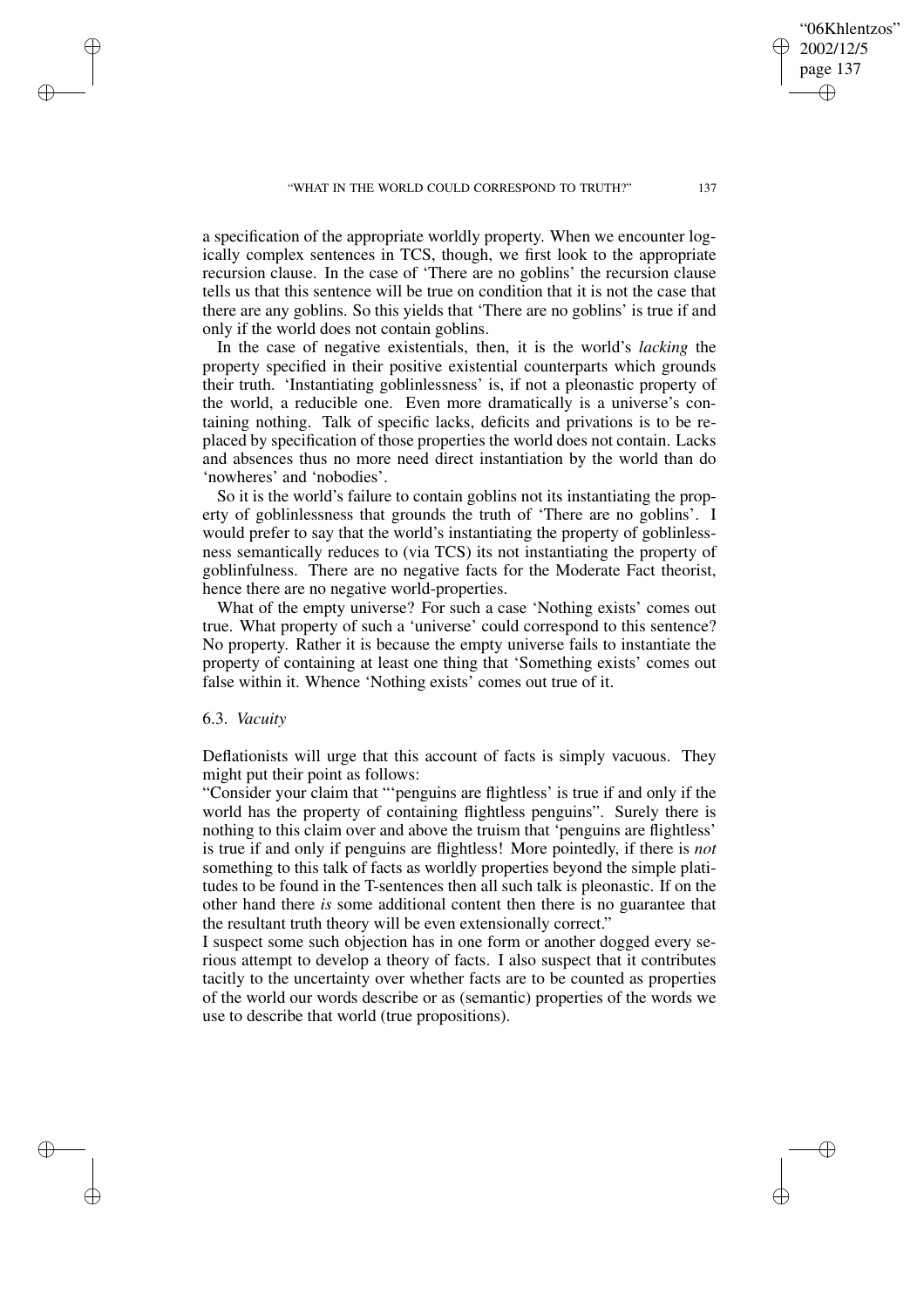# 2002/12/5 page 138 ✐ ✐

✐

✐

"06Khlentzos"

#### 138 DREW KHLENTZOS

I concede that this objection can look quite formidable. My view, however, is that it is fatally flawed. It derives all its power from conflating two quite distinct projects within which T-sentences such as "'penguins are flightless' is true if and only if penguins are flightless" typically appear.

The 2 distinct projects are:

- (i) TCS, the project of specifying the meanings of the sentences of a given language by specifying their truth  $-$  conditions
- (ii) The project of articulating a theory of truth.

*Were* the Fact theorist's project to be (i) the criticism above would be quite apposite: the Spanish sentence 'La tierra se mueve' does not *mean* 'Our universe contains a moving Earth'. It simply means that the Earth moves. In order to ensure they get the semantics of Spanish right, TCS theorists had better pair the Spanish sentence 'La tierra se mueve' just with the English sentence 'The Earth moves' as its translation in the metalanguage. Anything other than 'The Earth moves' is going to be wrong semantically, relative to project (i) of TCS, that is.

But the theory which treats facts as properties of the universe is a theory in metaphysics, not semantics and, in the context of this paper, occurs as part of an attempt to articulate a theory of truth — to wit, the Correspondence Theory. If the account it gives of facts is any good, of course, this account should receive independent corroboration from other theories (not just in metaphysics) which seem to require the existence of facts. Perhaps causation is a relation between facts? Perhaps mental representation is only possible if there are reliable means of detecting facts? Perhaps perception or knowledge likewise require us to posit a capacity for detecting facts ... and so on. The Fact Theorist's project is (ii), not (i) and as Dummett, Davidson and many others have emphasized, when interpreting T-sentences such as "'Penguins are flightless' is true if and only if penguins are flightless" one has to choose between reading them as specifications of the meanings of the OL sentences by means of an antecedently understood notion of truth or else reading them as 'partial definitions', as Tarski dubbed them, of the predicate 'is true'. This is a forced choice between (i) and (ii).

The Spanish sentence 'La tierra se mueve' does not *mean* that the Universe contains a moving Earth. Nonetheless it could not be true unless the Universe had this property and it is the Universe's having just this property and no other which grounds the truth of this particular Spanish sentence -'grounds' it in the sense that it satisfies its truth-condition, not in the exotic 'entity-necessitation' sense given to that term by Truthmaker theory.

It is the task of TCS to specify conditions the world must satisfy for our sentences to be true. It is not the task of TCS to speculate about the metaphysical nature of the satisfiers. Yet this in no way implies that the latter have no interesting underlying metaphysical nature. In like fashion, it is deemed to be a truism that true statements tell us how things are, what the world

✐

✐

✐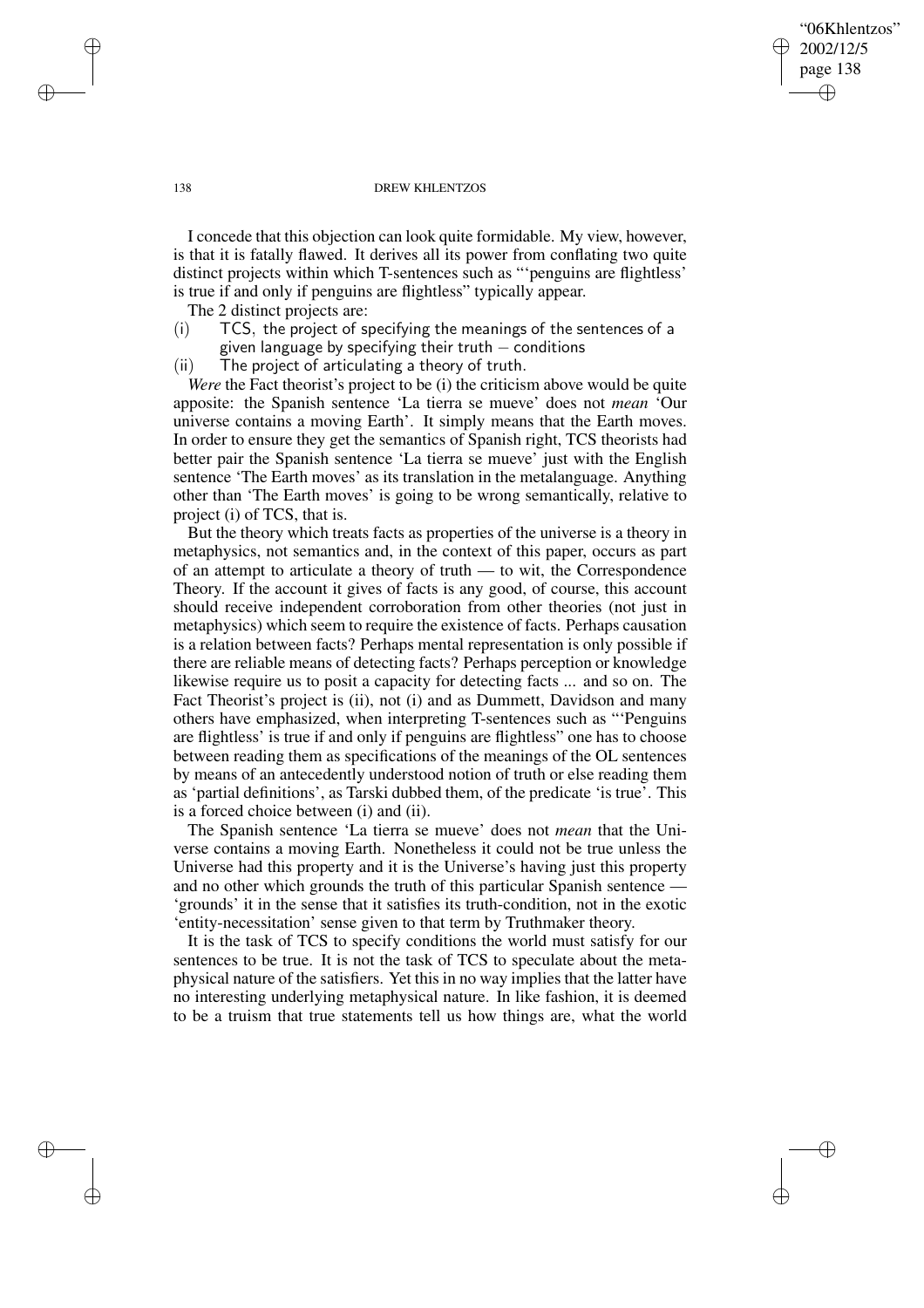✐

✐

✐

is like. Yet many frown upon any attempt to give substance to these vague metaphors. Why? Is the thought that if something is a truism, there cannot be any substantive truth it tracks?

Some such thought may partially explain the appeal of Deflationism, which brings me to an important respect in which the above response to the vacuity objection is unsatisfactory. I alleged that the vacuity objection to my theory of facts rested upon a conflation of 2 distinct projects involving truth — the conflation of TCS with a theory of truth. But it is implausible to believe that philosophers who object to substantive accounts of facts do so *solely* because they have made some simple gaff. Rather deflationism with respect to facts often derives from a prior allegiance to deflationism with respect to truth.

When we look at the alethic deflationist's response to my criticism of the vacuity objection, things at once look more interesting. Witness Paul Horwich:

"The correspondence conception of truth involves two claims: (a) that truths correspond to reality; and (b) that such correspondence is what truth essentially is. And the minimalist response ... is to concede the first of these theses but to deny the second." 24

Of course truths correspond to reality for the minimalist. This is a trivial consequence of a trivial property accessible to anyone who grasps the (uncontroversial) instances of the schema 'The proposition that  $p$  is true iff  $p'$ . By virtue of knowing our language and understanding the predicate 'true' we can know apriori which bits of reality should get paired with which truths. All of this is conferred for free on anyone who grasps the meaning of the little word 'true'. What need then to posit any interesting metaphysical nature for that word to stand for?

It is crucial to appreciate that minimalism and deflationism in general can only appear plausible if they first deny the legitimacy of Truth Conditional Semantics: if truth is insubstantial in any one of the ways suggested by such theories, it cannot possibly function as a theoretical primitive in a semantic theory.

This at once affords us a deeper explanation of the source of the vacuity objection to any substantive theory of facts — far from conflating 2 distinct but equally legitimate projects involving truth, TCS and theories of the nature of truth, deflationists mean precisely to deny the legitimacy of the first of these! How plausible is this denial?

In my view, not plausible at all. Even if the *only* virtue of TCS was that it gave us the wherewithal to recursively characterize the semantics of logically complex sentences (and predicates), this would be virtue enough ... virtue which rival theories invariably struggle to duplicate. The easiest thing for

<sup>24</sup> *Truth*, Paul Horwich, Oxford University Press, 1990, p. 124.

"06Khlentzos" 2002/12/5 page 139

✐

✐

✐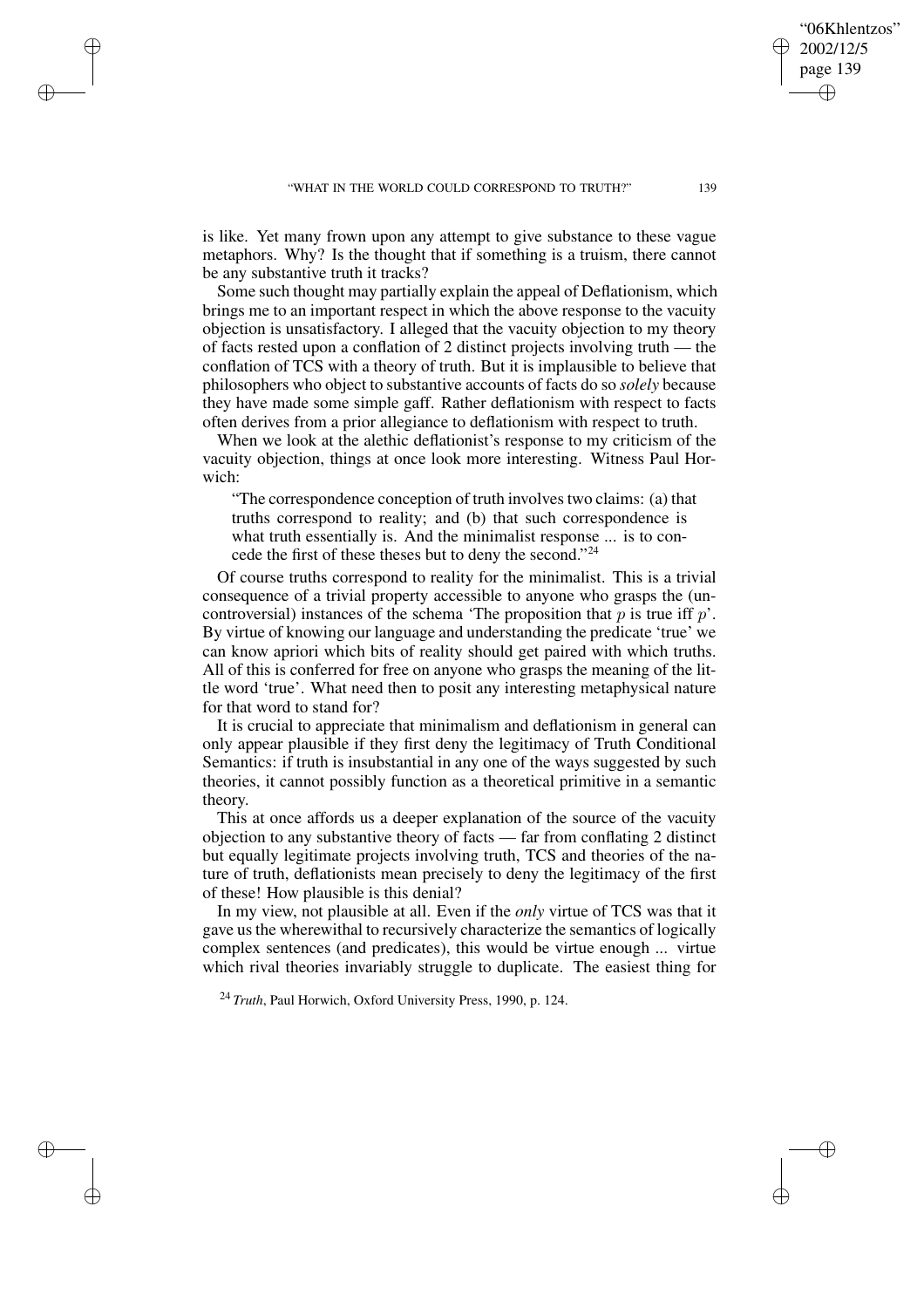"06Khlentzos" 2002/12/5 page 140 ✐ ✐

✐

✐

## 140 DREW KHLENTZOS

rival theories such as a 'Use' theory to do, of course, is to just ignore this problem of semantic structure — to pretend that the platitude that words mean what they do because of how we use them actually explains something about meaning.

Suppose such a theory were to be developed in an instructive way so that it tied down which particular non-semantic aspects of our use of expressions<sup>25</sup> ground the semantic facts about expression meaning. This would have to be done without appealing to the expressions' semantic contribution to truthconditions, of course. How any such use-theory is *then* supposed to explain the existence of recursive semantic structure without *at that point* adverting to truth-conditions remains wholly mysterious to me.

Denying the legitimacy of TCS entails denying that what makes a translation between 2 languages correct is simply that it preserve truth-conditions. Hartry Field, in many ways the most careful deflationist, defends precisely this consequence. Less sanguine than Horwich about the legitimacy of an appeal to propositions or the explanatory value of 'use', Field draws the solipsistic conclusion that 'true' applies only to sentences of one's own idiolect, a view he calls Pure Disquotationalism. Yet we surely do recognize that there are true utterances in languages we do not understand. How can anyone deny this?

Field does not deny this. He simply reinterprets its significance. Rather than there being some relation of interlinguistic synonymy that is preserved when Jorge utters 'La tierra se mueve' and Diana reciprocates with 'The Earth moves', a relation that is to be explicated in terms of sameness of truth-conditions for the Spanish and English sentences uttered, Field looks elsewhere for his ersatz translation relation. Thus:

"What we are doing when we conjecture whether some utterance we don't understand is true is conjecturing whether a good translation of the utterance will map it into a disquotationally true sentence we do understand." 26

But Field's ersatz relation is not even a close cousin of translation. Understanding is an epistemic issue. Translation between languages is not. Like most people I have every confidence that there are truths of, say, quantum field theory which I have no prospect of appropriating within my cognitive repertoire. That does not make them any less true. Neither does it mean that when I conjecture that there are such truths I am speculating about

 $25$  Using 'penguin' to refer to penguins is not an aspect of use a minimalist or deflationist can avail himself of — especially so if reference is to likewise be deflated.

<sup>26</sup> "Deflationary Theories of Meaning and Content", Hartry Field, *Mind* 103, pp. 249–285 at p. 273.

✐

✐

✐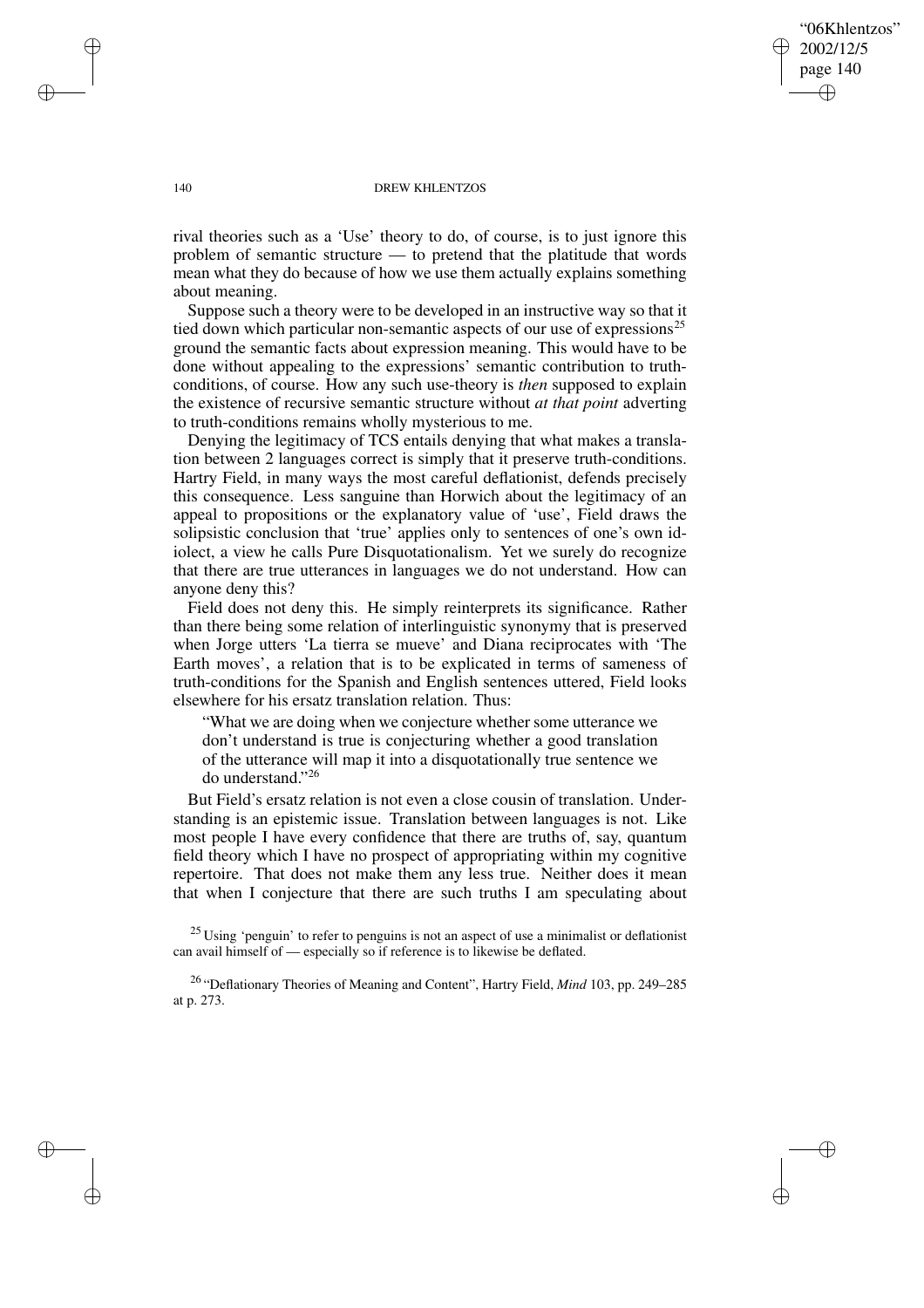the expressive resources of my own limited cognitive repertoire  $-$  I already know the answer to that question: there are no sentence there that can even roughly translate (let alone faithfully represent) the relevant quantumtheoretic truths.

So the vacuity objection rests upon a conflation of 2 distinct projects in my view, a conflation aided and abetted by the present naturalistic infatuation with deflationary theories of truth. These latter theories deny the legitimacy of one of these 2 projects, to wit Truth Conditional Semantics, thereby collapsing the distinction between the metaphysical and semantic projects concerning truth.

If there are good reasons for doubting that facts can most profitably be conceived as properties of the universe, these do not derive from any apriori argument about the semantics of the sentential operator 'it is a fact that' or from complaints that a metaphysical theory of facts cannot discharge the functions of a semantic theory, something it does not even set out to do.

# 6.4. *Slingshot Argument Against Facts*

✐

✐

✐

✐

This rather notorious argument, which Davidson has done most to promote, would, if sound, undermine my proposal concerning facts and the Correspondence Theory. One very persuasive discussion of its shortcomings is to be found in Stephen Read's "The Slingshot Argument".<sup>27</sup>

The Slingshot Argument, SA, performs two types of logical operation on complex singular terms to establish its conclusion that if a sentence corresponds to one fact it corresponds to the GREAT FACT which is the sum of all other facts. The first is Substitutivity of Identicals SI, the second is Substitutivity of Logical Equivalents SLE. Read argues that however complex singular terms are to be understood, the SA fails. If such terms are contextually defined as per Russell, SI fails. If they are understood as rigid designators, SLE fails. Finally, if they are interpreted non-rigidly SI fails.

# 6.5. *The Defeater Worry*

It would be folly to rest one's whole case against an interesting and influential theory largely on the strength of one problematic example without at least checking to see that the example does not undermine one's preferred alternative! And prima facie, this seems as if it may well be the case. For an

<sup>27</sup> "The Slingshot Argument", Stephen Read, *Logique et Analyse*, v. 143–144 (1993), pp. 195–218.

"06Khlentzos" 2002/12/5 page 141

✐

✐

✐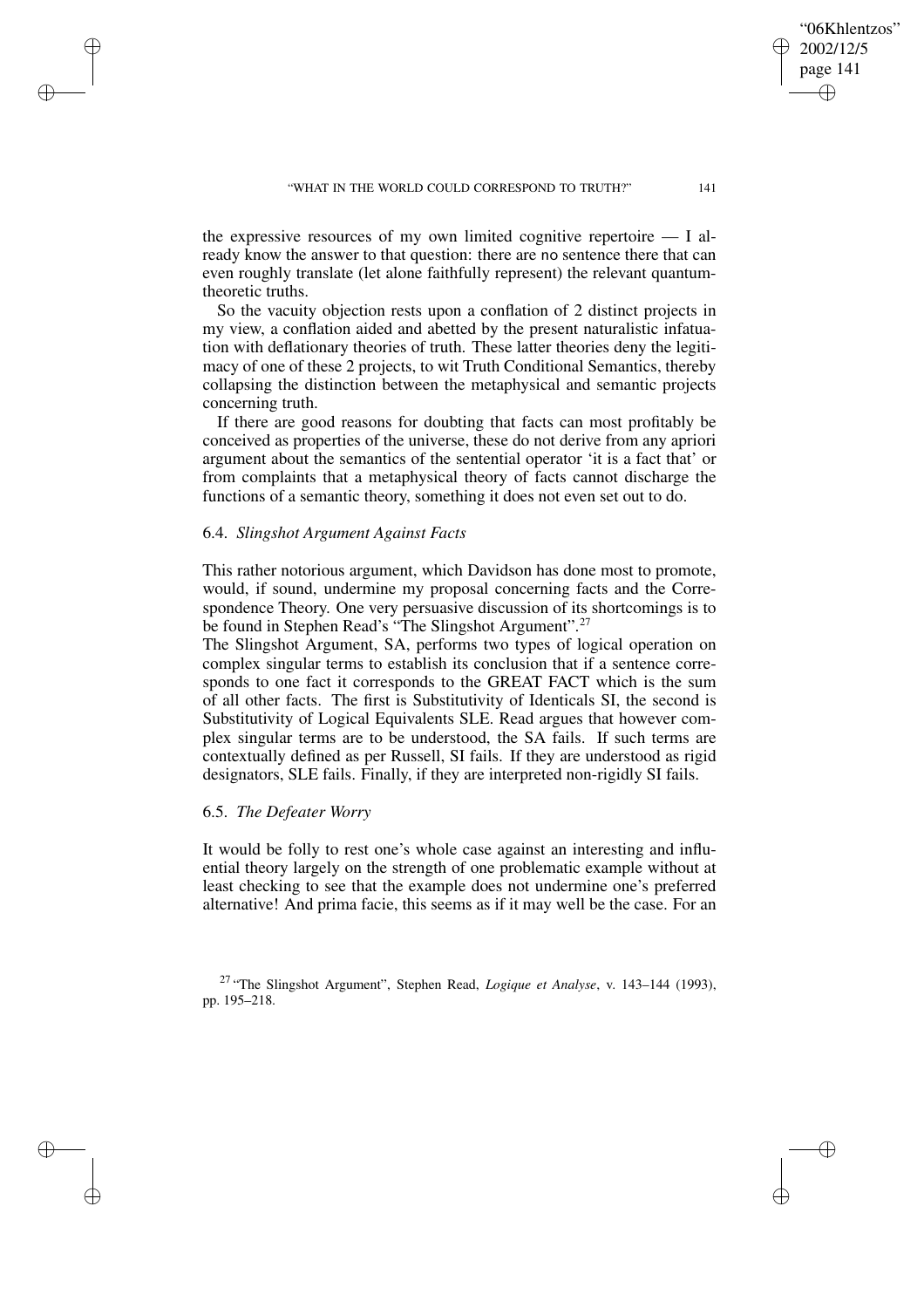✐

## 142 DREW KHLENTZOS

analogue of  $(\lambda)$  can indeed be constructed for my theory of facts as properties of the world:

*(* $\lambda$ *\*) The world does not possess the property specified by*  $(\lambda^*)$ 

It is simple to show that by the lights of the proposal  $(\lambda^*)$  is pathological. By the lights of TM theory  $(\lambda)$  is pathological also. Yet I claimed that  $(\lambda)$  was *not* pathological and that TM theorists themselves must face up to this! Surely  $(\lambda^*)$  places me in exactly the same uncomfortable position of declaring a stably true sentence pathological? Have I not here succumbed to a rather extreme form of myopia?

No. There is a crucial difference between *Truthmaker* theory and the Correspondence (and indeed any other) Theory of *Truth*. Truthmaker Theory is *not* in the first instance a theory of Truth, but rather of the *ontological grounds* for truth. My left ear makes it true that there is a piece of flesh sticking out the left side of my head. It may also make it true that  $2 + 2 = 4$ if indeed its making any contingent sentence true makes any necessary truth true. But it would be ludicrous to identify the property of being my left ear with that of the truth of the proposition  $2+2=4$ . Truthmaker Theory is not an attempt to provide a property that can be identified with truth, either analytically or naturalistically, it is, instead, an attempt to provide an ontological ground for truths.<sup>28</sup>

Precisely because I *am* offering a theoretical identification of the property of being true with the property of being a property of the world specified by a truthbearer, it is legitimate to regard  $(\lambda^*)$  as pathological upon substitution of the explicans *'The world does not possess the property specified by...'* by the explicandum *'... is not true'*.

But there had better be independent reasons for thinking  $\lambda^*$  is pathological which do not carry over to the original truthmaker case of  $\lambda$ . Are there? I think there are. Consider the empirical counterpart of  $\lambda^*$ :

*(*λ*\*) The world lacks the property specified by the sentence written on the board in Room 122*

Upon removing the mask from the door numbers you discover to your dismay that the room in which you penned these lines was none other than Room 122. You reason that  $\lambda^*$  will indeed be true if the world lacks a certain property. But now you are puzzled. *Which* property is it that the world is supposed to lack according to  $\lambda$ \*? Well, it is the property specified by that very sentence itself, the sentence that says that the world lacks the property which *it* specifies. But *which* property is that? ... We are never told.

 $28$  This is not to say that Truthmaker Theory cannot be developed into a theory of truth. A theory of truth could be developed in which p's being true consisted in its *having some truthmaker or other* (by analogy with functionalist approaches to the reduction of mind). Then my left ear would be an occupier of the functional role "being a truthmaker for  $2+2=$  $4"$ 

✐

✐

✐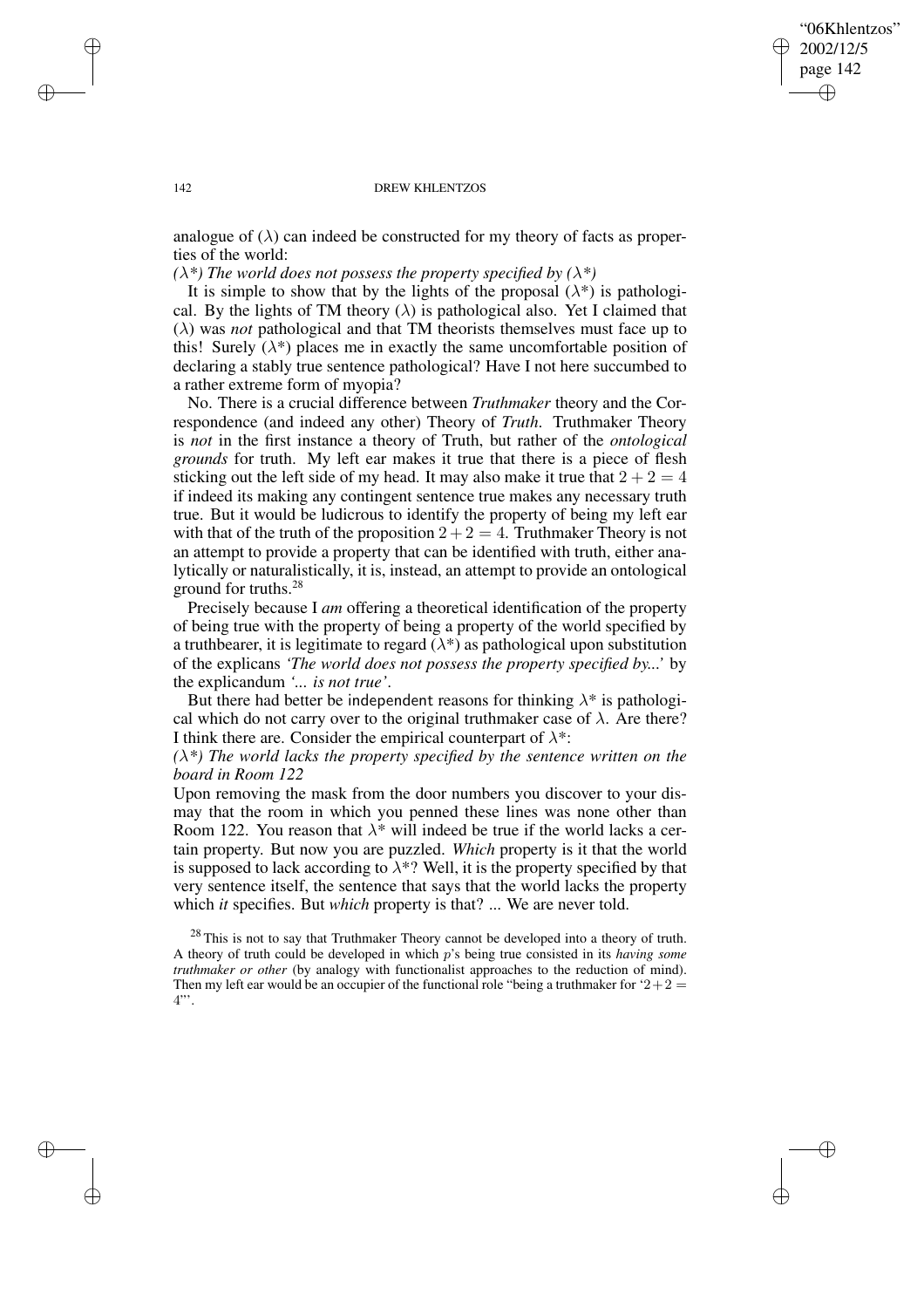✐

✐

✐

This stands in sharp contrast to the case where the sentence written on the board in Room 122 turns out to be 'Pigs can fly'. Here, as in all nonpathological cases, we can say precisely which property the world either has or, in this case, lacks — namely, that of *avianporkerhood*.

It also contrasts with the original case of  $\lambda$  where it is  $\lambda$  which is tokened in Room 122. For there we can say which property the world instantiates — it contains a sentence, namely  $\lambda$ , for which there is no entity whose mere existence entails it. *That* is why  $\lambda$  is true rather than pathological.

Whereas  $\lambda$  is *not*,  $\lambda^*$  *is* indeed redolent of the Liar L and the Truth Teller TT. The Liar and the Truth Teller are semantically anomalous in just this way — when we try to specify interpretational truth-conditions for them, ones that do not themselves contain the concept of truth (or some related semantic notion), we are stymied: L is true iff L is not true; TT is true iff 'TT is true' is true.<sup>29</sup>

If true sentences correspond to the facts and facts are properties of the world, we can see why this is so problematic — we are simply not told *which* property it is that the world is supposed to lack iff it has the property specified by L nor which property the world is supposed to possess iff it has the property imputed to it by TT. Their failure to specify the relevant worldly properties justifies Kripke's position that both L and TT lack a truth-value.<sup>30</sup>

Finally, consider Curry's Paradox once more, as originally expressed in terms of truth:

| (1) | $\chi$ is true                                | Hypothesis           |
|-----|-----------------------------------------------|----------------------|
| (2) | 'If $\chi$ is true then pigs can fly' is true | 1 Df $\chi$          |
| (3) | If $\chi$ is true then pigs can fly           | 2 Tr. Identity       |
| (4) | Pigs can fly                                  | $1, 3 \rightarrow E$ |
| (5) | If $\chi$ is true then pigs can fly           | $1, 4 \rightarrow I$ |
| (6) |                                               | 5 Df $\chi$          |
| (7) | $\chi$ is true                                | 6 Tr. Identity       |
| (8) | Pigs can fly                                  | 5, 7 $\rightarrow$ E |
|     |                                               |                      |

*Pace* Kripke, the claim that  $\chi$  is true is a substantive claim about the properties the world possesses — to wit, that it possesses the property specified by  $\chi$ . But in fact  $\chi$  specifies *no* property at all. Hence  $T(\chi)$  is false rather than without truth-value. This invalidates the step from line  $\overline{6}$  to line 7. For

<sup>29</sup> By way of contrast,  $\lambda$  is simply a more general version of the Goedel sentence that says of itself that there is no proof that makes it true. This latter is patently *not* a semantically anomalous claim.

 $30$  Here I mean only to express a view about the source of (this type of) semantic pathology. My remarks are not put forward as any sort of solution to the paradoxes.

"06Khlentzos" 2002/12/5 page 143

✐

✐

✐